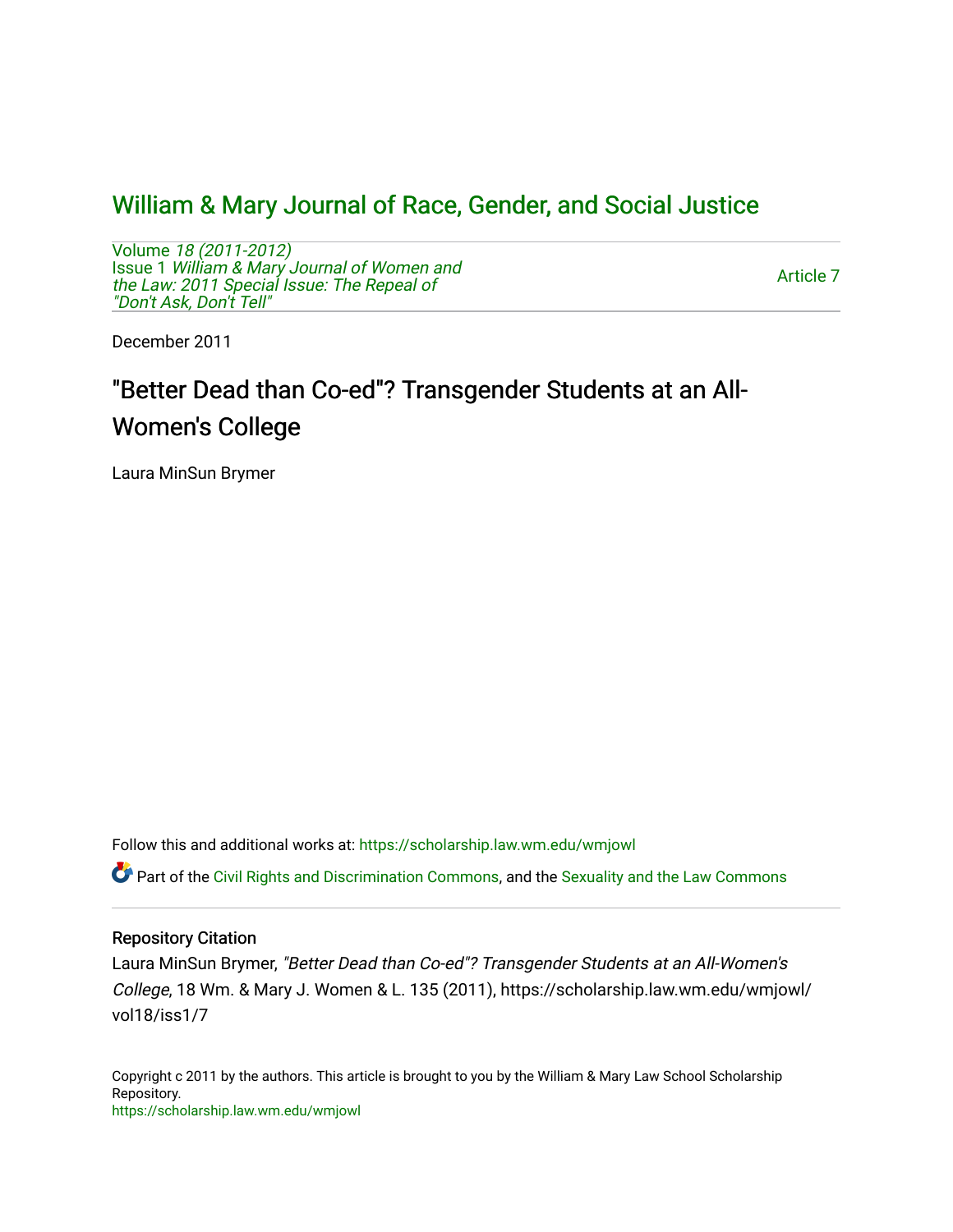# "BETTER DEAD THAN CO-ED"? TRANSGENDER STUDENTS AT AN ALL-WOMEN'S COLLEGE

**INTRODUCTION** 

- I. TERMINOLOGY
- II. LEGALLY SIGNIFICANT SEX
	- *A. Legal Name Change*
	- *B. Birth Certificates*
	- *C. Driver's Licenses*
	- *D. Marriage*
	- *E. Sex, Law, and Education*
- III. BEING AN ALL-WOMEN'S COLLEGE
	- *A. Mission Statement and Purpose*
	- *B. Categorizing Students*
	- *C. Social and Cultural Environment*
	- *D. Men on Campus*

IV. DEFINING SEX FOR AN ALL-WOMEN'S COLLEGE **CONCLUSION** 

#### **INTRODUCTION**

Sex defines us. Often interchanged with gender, it is one of the first identifications a person receives at birth.<sup>1</sup> Sex also divides us; society has created two categories seen as mutually exclusive. Although most people are not troubled by this binary division, transgender people are keenly aware of the distinction that society has traditionally held to be immutable.<sup>2</sup>

People today are arguably acclimating to less restrictive views of sexuality and sexual orientation. Sex itself, however, is still seen as definitive and binding once attributed.<sup>3</sup> People may feel uncomfortable with those who do not accept gender and sex as binary givens. This results in derogatory, yet popular, slang terms, such as shman,<sup>4</sup>

<sup>1.</sup> Kristin Wenstrom, Comment, *"What the Birth Certificate Shows": An Argument to Remove Surgical Requirements from Birth Certificate Amendment Policies*, 17 L. & SEXUALITY 131, 134 (2008). For example, one of the first questions new and expecting parents are asked is whether the child is a boy or a girl. *Id.*

<sup>2.</sup> James McGrath, *Are You a Boy or a Girl? Show Me Your REAL ID*, 9 NEV. L.J. 368, 377 (2009).

<sup>3.</sup> Katherine A. Womack, Comment, *Please Check One—Male or Female?: Confronting Gender Identity Discrimination in Collegiate Residential Life*, 44 U. RICH. L. REV. 1365, 1380 (2010) (quoting Dean Spade, *Documenting Gender*, 59 HASTINGS L.J. 731, 778 (2008)).

<sup>4.</sup> *Shman*, URBAN DICTIONARY, http://www.urbandictionary.com/define.php?term= shman (last visited Nov. 2, 2011).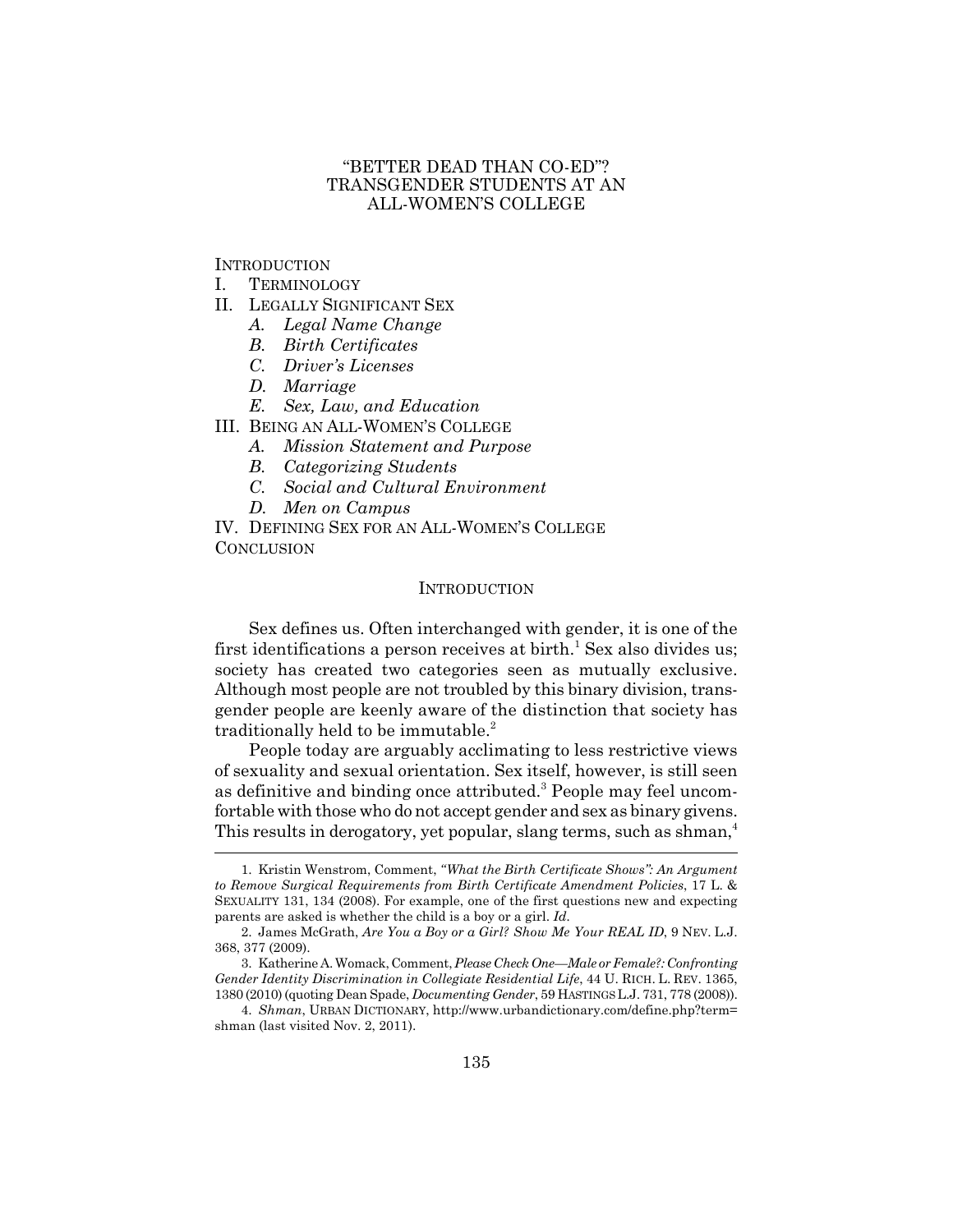chick with a dick,<sup>5</sup> and heshe.<sup>6</sup> Aside from the cultural animus against nontraditional sex identification, legal uncertainty surrounds sex, its definition, and its interpretation.<sup>7</sup> When a man or woman chooses to present as the opposite gender,<sup>8</sup> both society and the legal community are unsure of how to approach the situation.

Sex, and being able to prove one's sex, is legally significant. Statutes and policies, however, vary widely across the nation.<sup>9</sup> Because of their ambiguous social and legal status, transgender people are subject to discrimination in "employment, housing, public accommodations, credit, marriage, parenting, and law enforcement."<sup>10</sup> Even events like renewing a driver's license or changing one's name can become legal ordeals. For transgender people, all of these ordinary events are complicated in part because their documents do not match the gender they present.

College campuses can be particularly challenging for transgender people. It is frequently the first time many people are living on their own. This also may be the first time people realize that they do not identify as their naturally born sex. While some become comfortable with expressing their gender identity, not everyone around them is equally comfortable with their challenge of sexual norms. Potential for conflict is further heightened by the lack of privacy on campus. Bathrooms, dorm rooms, and locker rooms are usually segregated by sex and shared among students. People gossip, and rumors spread quickly and viciously. There are also practical difficulties, such as determining which bathrooms or dorms to assign to a transgender person. Challenges for single-sex schools begin before a student is even admitted. By definition, a single-sex school is

<sup>5.</sup> *Chick with a dick*, URBAN DICTIONARY, http://www.urbandictionary.com/define.php ?term=chick%20with%20a%20dick (last visited Nov. 2, 2011).

<sup>6.</sup> *Heshe*, URBAN DICTIONARY, http://www.urbandictionary.com/define.php?term=heshe (last visited Nov. 2, 2011).

<sup>7.</sup> Leslie Pearlman, Comment, *Transsexualism as Metaphor: The Collision of Sex and Gender*, 43 BUFF. L. REV. 835, 864 (1995).

<sup>8.</sup> *See infra* Part I. "Gender" and "sex" are not interchangeable terms. This Note uses "gender" to refer to secondary characteristics commonly associated with femininity or masculinity. A naturally born man who identifies as a woman and dresses accordingly is presenting as the opposite gender. Unless she had undertaken medical steps to alter her physical characteristics, her sex theoretically remains the same.

<sup>9.</sup> *See, e.g.*, Julie Shapiro, *Check Only One: M/F/Other*, 11 CARDOZO WOMEN'S L.J. 587, 588 (2005) (highlighting the irony that "it appears that some of us are men in some states while we are women in others").

<sup>10.</sup> Abigail W. Lloyd, Note, *Defining the Human: Are Transgender People Strangers to the Law?*, 20 BERKELEY J. GENDER L. & JUST. 150, 153 (2005) (quoting Paisley Currah & Shannon Minter, *Unprincipled Exclusions: The Struggle to Achieve Judicial and Legislative Equality for Transgender People*, 7 WM. & MARY J. WOMEN & L. 37, 37–38 (2000)).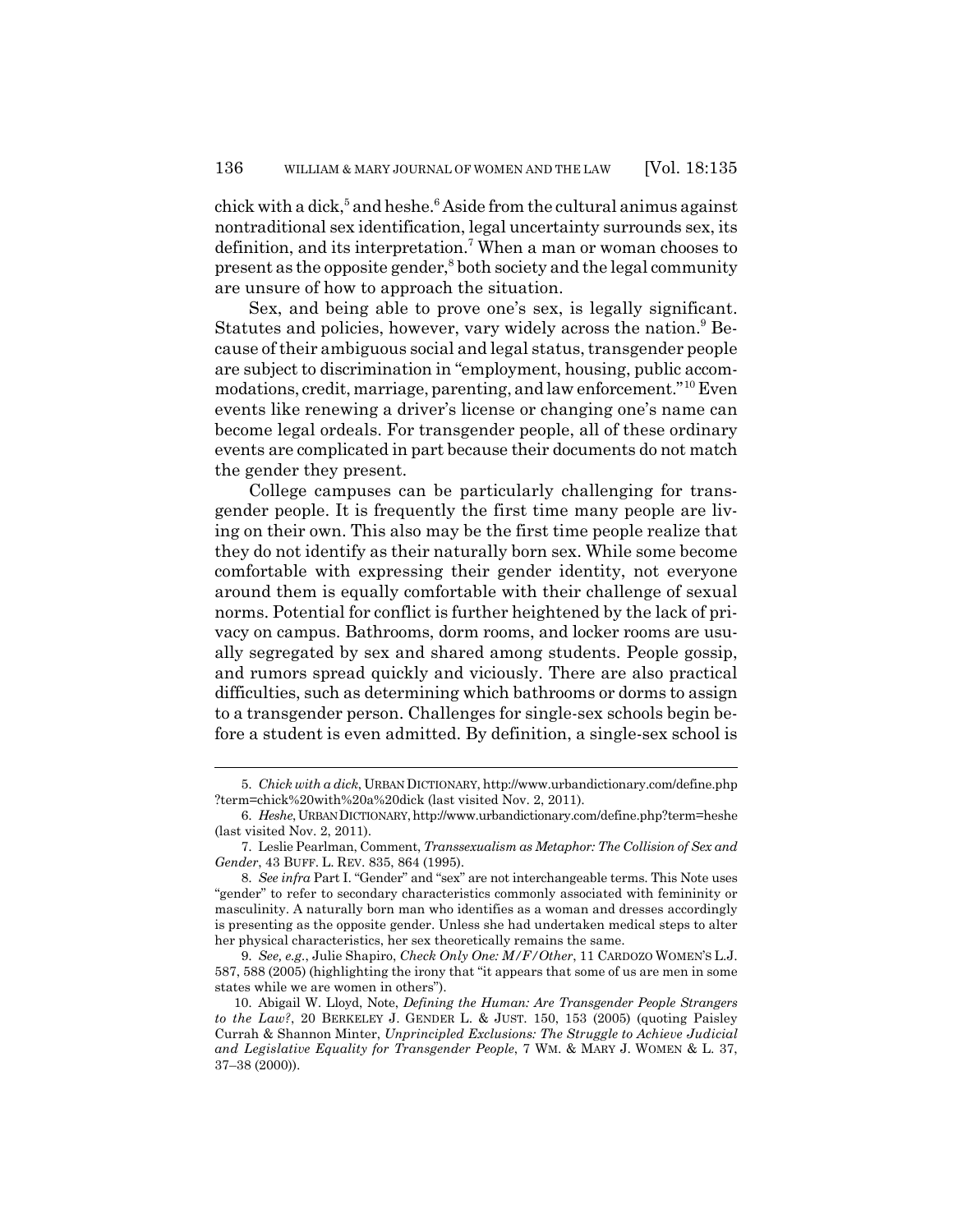composed of students of one sex. Can someone who is anatomically male, yet identifies and presents as a woman, be admitted to an allwomen's college?

Transgender students and applicants have forced all-women's colleges to reevaluate their approaches to admitting students and maintaining their single-sex environments. While "woman" is assumed to be a naturally born woman, transgender women are sometimes legally recognized as women too. If a woman student is in the process of becoming a man, has he given up his right to attend an all-women's college? Is a naturally born male who now identifies and presents as a woman eligible to attend an all-women's college? There are not concrete answers to these questions, and it is possible that, like gender and sex, there is no either/or.

This Note advocates for a looser definition of the terms "woman" and "all-women's college." Because "woman" is not clearly defined in the law, all-women's colleges can take advantage of this flexibility to craft policies that will enhance diversity and embrace the nontraditional. It will first cover important terminology and concepts. This Note will then look at situations where sex is legally significant and must be, and has been, interpreted and applied. The next section will specifically examine the purpose and culture of all-women's colleges by using Bryn Mawr College as a case study. Finally, this Note will extrapolate from Bryn Mawr to consider how all-women's colleges generally can integrate students whose sex is nontraditional.

#### I. TERMINOLOGY

Although sex and gender are often interchanged, they are not equivalent. "'[S]ex' usually refers to an individual's biological identity (chromosomal composition and reproductive organs), while 'gender' usually refers to an individual's social identity (the culturally masculine or feminine characteristics the individual embraces)."<sup>11</sup> Sex is therefore a biological concept whereas gender is a social construct.<sup>12</sup> Yet now, with the ability to medically alter one's sex through hormone treatment and sexual reassignment surgery, $13$  sex does not have to be unalterably established at birth. In this Note, "sex" will refer to anatomical characteristics and "gender" to social and cultural manifestations of males and females. $^{14}$ 

<sup>11.</sup> Womack, *supra* note 3, at 1371.

<sup>12.</sup> McGrath, *supra* note 2, at 377–78.

<sup>13.</sup> *Id.* at 378 n.58.

<sup>14. &</sup>quot;Sex" has also been described as immutable because it is based on chromosomes which do not change, regardless of surgery or hormone supplements. Although this may be a valid interpretation of sex, most state laws do not appear to have embraced this definition. Many states today recognize that there is some method by which one can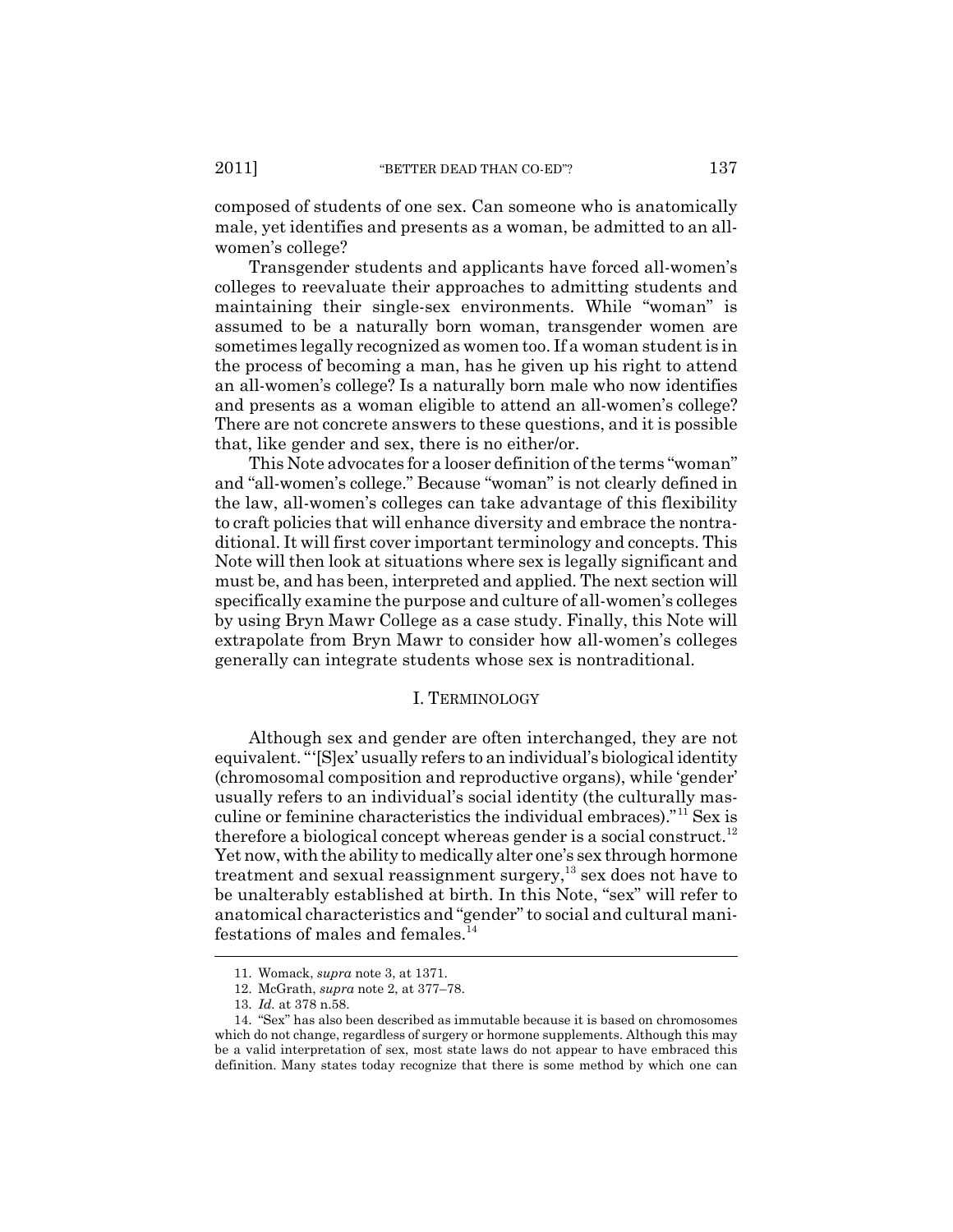The term "transgender" is broad, encompassing "preoperative, postoperative, and nonoperative transsexual people." <sup>15</sup> It can be understood to include people "whose identity or behavior falls outside of stereotypical gender norms."<sup>16</sup> Transgender people have also been described as those "who live, or seek to live, their lives as the opposite sex to which they were assigned at birth."<sup>17</sup> Like gender and sex, the terms "transgender" and "transsexual" are often interchanged. A transsexual has been described as one who believes that "a conflict exists between one's physical sex and one's gender identity as a man or woman."<sup>18</sup> It does not appear that the term "transsexual" only refers to people who take medical steps to bring their anatomical features into conformity with their gender identity, but many transsexuals will do so.<sup>19</sup> This Note will use the broadest term "transgender" to include all people who feel conflicted between their birth sex and their gender identity.

The American Psychiatric Association recently recognized Gender Identity Disorder (GID) as a legitimate diagnosis defined in the *Diagnostic and Statistical Manual of Medical Disorders*. <sup>20</sup> There are four requirements for such a diagnosis: "[a] strong and persistent cross-gender identification";<sup>21</sup> "[p]ersistent discomfort with his or her sex"; $^{22}$  that this belief does not exist simultaneously with an intersexual condition; $^{23}$  and that "[t]he disturbance causes clinically significant distress or impairment."<sup>24</sup> To avail oneself of any legal protections such a diagnosis confers, however, a transgender person must essentially claim to be sick.<sup>25</sup> People are understandably hesitant to argue that they have a disorder; doing so implies that they are ill

15. NAN D. HUNTER ET AL., THE RIGHTS OF LESBIANS, GAY MEN, BISEXUALS, AND TRANSGENDER PEOPLE 172 (Eve Cary ed., 4th ed. 2004).

16. *Id.*

17. McGrath, *supra* note 2, at 377.

18. HUNTER ET. AL, *supra* note 15, at 172.

19. *Id.*

20. Courtney J. Jefferson, Comment, *Gender Confusion: The Need for Effective Legislation to Protect Against Gender Identity Discrimination*, 39 U. BALT. L. REV. 137, 142 (2009) (citing AM. PSYCHIATRIC ASS'N, DIAGNOSTIC AND STATISTICAL MANUAL OF MENTAL HEALTH DISORDERS 576–82 (4th ed., text rev. 2000)).

21. *Id.*

22. *Id.* at 143.

23. *Id.* An intersexed person is one who has both male and female anatomical features. 24. *Id.*

25. *See* Anna Kirkland, *Victorious Transsexuals in the Courtroom: A Challenge for Feminist Legal Theory*, 28 L. & SOC. INQUIRY 1, 18 (2003) (explaining that identifying as "suffering from [GID] places one in the protected class of disabled people").

change sex, thus implying that the definition of sex, in the legal context at least, is not based on chromosomes. Following this trend, if one understands "sex" as anatomical characteristics like a penis, a vagina, or breasts, these can be changed through surgery and hormones. This Note will use "sex" to denote the latter category, but it acknowledges that it could be considered to be based on chromosomes.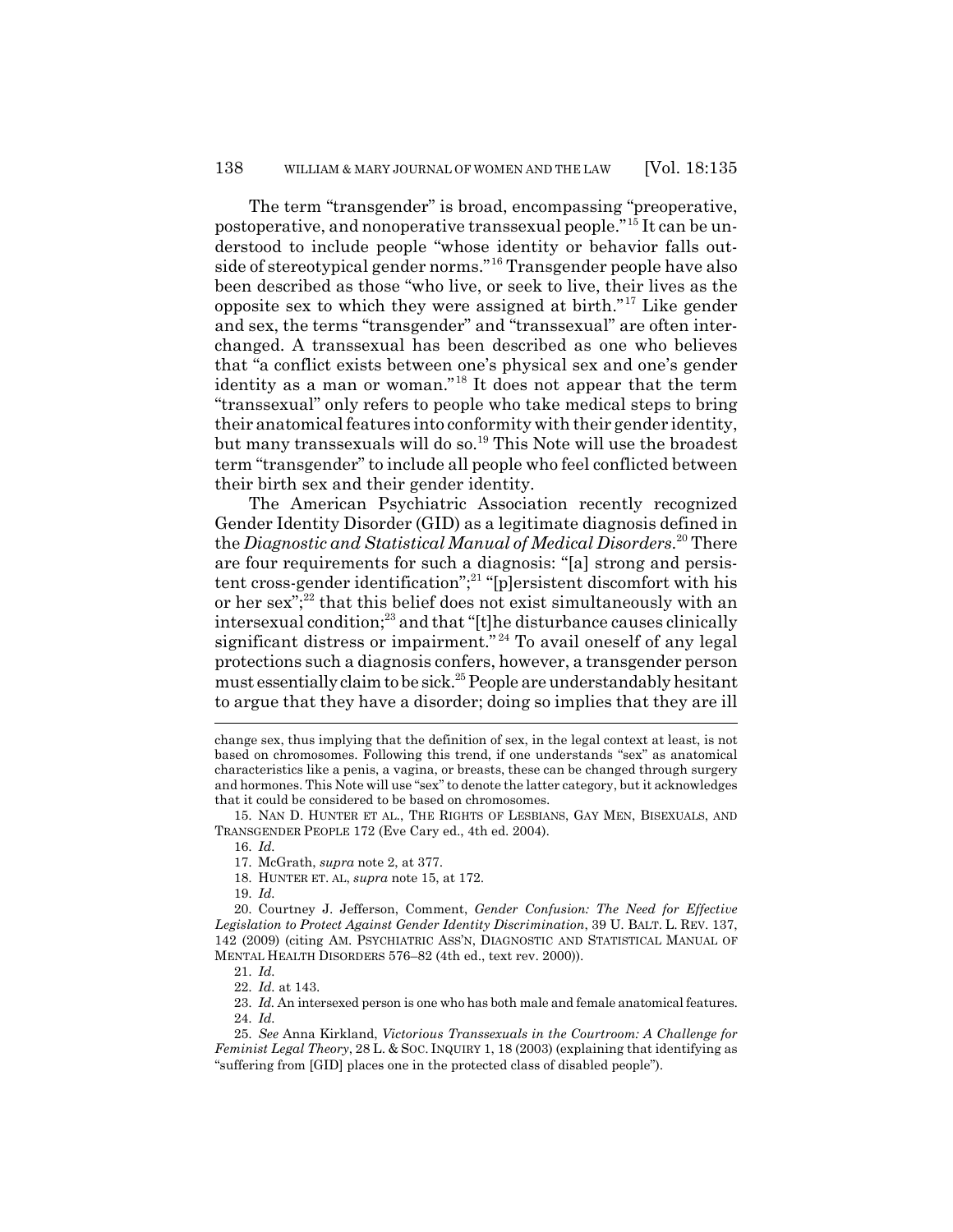merely because they do not adhere to the male/female dichotomy.<sup>26</sup> Regardless of whether one thinks a clinical recognition of GID is a step in the right direction, it is nonetheless an academic concept used in discussing transgender people.

Sexual orientation is not the same as gender identity.<sup>27</sup> "Sexual" orientation refers to whether a person is homosexual, bisexual, or heterosexual." <sup>28</sup> In other words, sexual orientation identifies what sex a given person finds attractive. For many people, gender influences sexual orientation.<sup>29</sup> It is important to remember, however, that sexual orientation is not completely defined by sex or gender. $30$ 

For transgender people who want to use medical treatments to bring their anatomical sex more in line with their gender identity, they may undergo Sex Reassignment Surgery (SRS) and/or hormone therapy.<sup>31</sup> States recognizing a sex change often require  $SRS$ <sup>32</sup> In performing SRS, doctors alter and adapt the genitals of the individual to resemble those of the opposite sex as best they can.<sup>33</sup> Unfortunately for female-to-male (FTM) transsexuals, the medical technology is less advanced, and building a functioning penis is nearly impossible.<sup>34</sup> FTM transsexuals will therefore undergo SRS less frequently than male-to-female (MTF) transsexuals.<sup>35</sup> People who have SRS also use hormone therapy to help the process.<sup>36</sup> Even those who choose not to have SRS performed may nevertheless participate in hormone therapy to manifest secondary sex characteristics to match their gender identity.<sup>37</sup>

37. *Id.*

36. *Transgender Health*, HEALTHCOMMUNITIES.COM, http://lgbthealth.healthcommunities .com/transgender/ht.shtml (last visited Nov. 2, 2011).

<sup>26.</sup> Samantha J. Levy, Comment, *Trans-Forming Notions of Equal Protection: The Gender Identity Class*, 12 TEMP. POL. & CIV. RTS. L. REV. 141, 166 (2002).

<sup>27.</sup> HUNTER ET. AL., *supra* note 15, at 173.

<sup>28.</sup> *Id.*

<sup>29.</sup> *Id.* at 172. It is important to keep sexual orientation separate from sexual identity. Conflating the two can lead to further confusion in an area of analysis already replete with a plethora of pronouns.

<sup>30.</sup> *Id.* at 173.

<sup>31.</sup> *Id.* at 172.

<sup>32.</sup> *See infra* Part II.

<sup>33.</sup> Harper Jean Tobin, Note, *Against the Surgical Requirement for Change of Legal Sex*, 38 CASE W. RES. J. INT'L L. 393, 399 (2006–2007). In many cases, even under the hands of a skilled surgeon, a patient may need "follow-up or 'revision' surgeries," adding to the expense and invasive nature of the surgeries. *Id.* at 399–400.

<sup>34.</sup> *Id.* at 424.

<sup>35.</sup> *Id.* at 401. The idea that it is easier to change male genitalia into female genitalia than to change female genitalia to male genitalia can be seen in a popular, if vulgar, expression: "It's easier to dig a hole than build a pole." *Law & Order SVU: Identity* (NBC television broadcast Jan. 18, 2005); *see also It's Easier to Dig a Hole Than Build a Pole*, URBAN DICTIONARY, http://www.urbandictionary.com/define.php?term=it%27s+easier+to +dig+a+hole+than+build+a+pole (last visited Nov. 2, 2011). Although crude, this expression indicates how transsexuals are perceived and (mis)understood.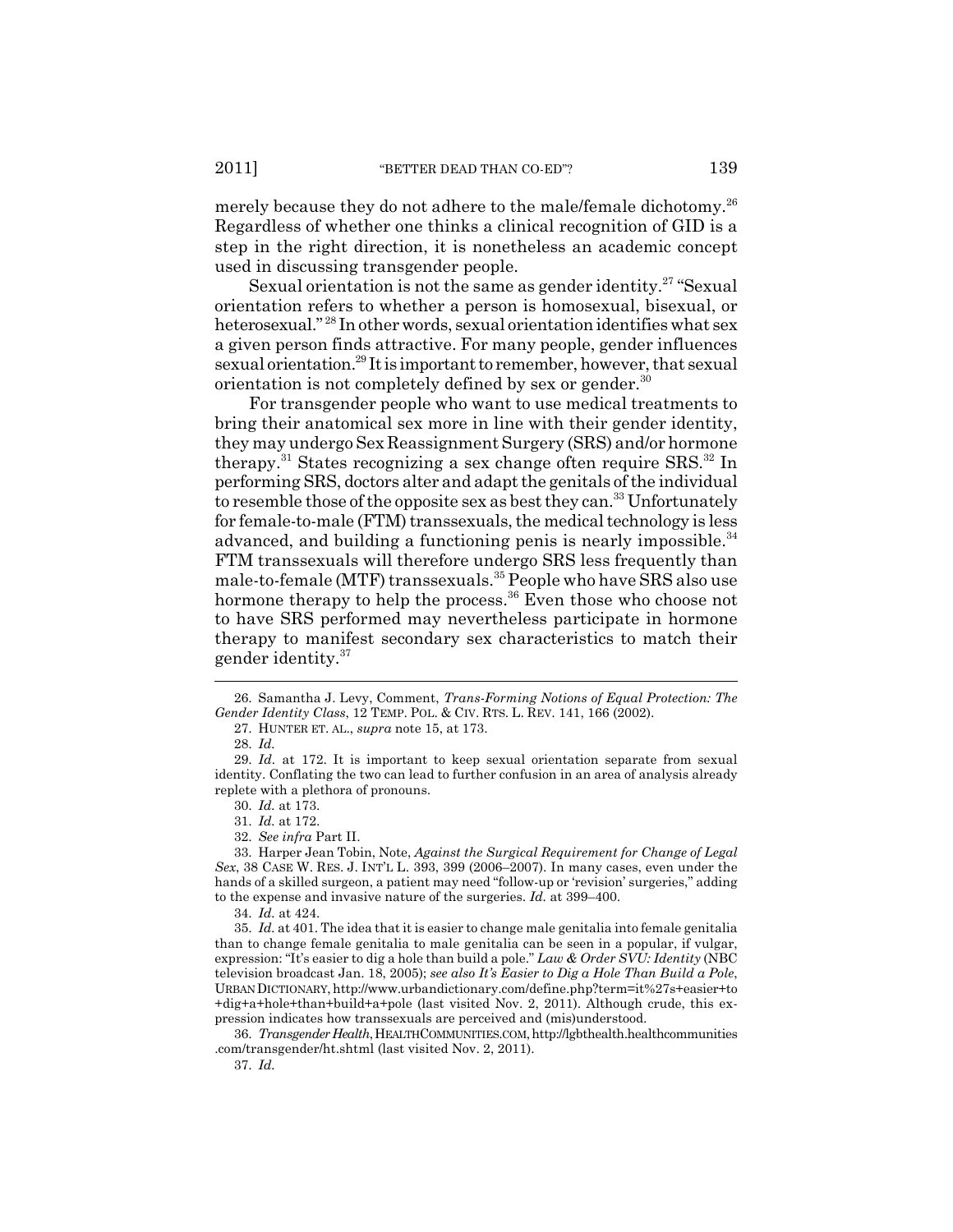#### II. LEGALLY SIGNIFICANT SEX

Sex is private and yet constantly scrutinized in public due to the close association between gender and sex. Gender is almost automatically noticed by the public, who then assume that the gender and sex match. Despite the private nature of sex, courts and legislatures regulate activities. Situations where they have interpreted or identified "sex" provide useful frameworks to consider how sex can be understood within the context of single-sex schools. A brief look at the lack of statutory definition and judicial interpretation suggests that allwomen's colleges could take advantage of the vagueness in the law to craft policies that fit the schools' images and mission statements. This section looks briefly at the role sex plays in legal name changes, birth certificates, driver's licenses, and marriage.

#### *A. Legal Name Change*

Because state law governs name changes,<sup>38</sup> the requirements vary widely. This Note will look at the Pennsylvania Consolidated Statutes and Pennsylvania case law because Bryn Mawr College is located there.<sup>39</sup> Pennsylvania law illustrates some of the difficulties transgender people must overcome in bringing their legal names into conformity with their gender identity.<sup>40</sup>

Section 701 of the Pennsylvania Consolidated Statutes governs name changes.<sup>41</sup> One must follow a specific procedure and provide the "reason for the name change." <sup>42</sup> A court publicizes the petition to see if there are objections.<sup>43</sup> If the court finds no lawful objection to the petition, "[t]he court *may* enter a decree changing the name as petitioned." <sup>44</sup> The statutory use of the word "may" indicates that even where a petitioner has met all the requirements, a court hypothetically could deny the name change.<sup>45</sup>

41. 54 PA. CONS. STAT. ANN. § 701 (West 2011).

<sup>38.</sup> Sheila Lee Pearson, In re Mcintyre*: A Victory for Pre-Operative Transgender Persons*, 8 L. & SEX 731, 731 (1998).

<sup>39.</sup> *Visiting Campus*, BRYN MAWR, http://brynmawr.edu/campus/visiting.shtml (last visited Nov. 2, 2011).

<sup>40.</sup> Because legal sex is defined and determined by state law, schools located in different states may be able to design different approaches under state law. It is unclear if the laws of the state of one's legal residency, however, will be the dispositive law regarding sex change for a given individual.

<sup>42.</sup> *Id.*

<sup>43.</sup> *Id.* If notice would put the petitioner in jeopardy, however, the court may waive the notice requirement. *Id.*

<sup>44.</sup> *Id.* (emphasis added).

<sup>45.</sup> *See, e.g.*, *In re* Petition of Richardson to Change Name, 23 Pa. D. & C.3d 199, 200 (1982) (finding that even though the statutory requirements had been fulfilled, petitioner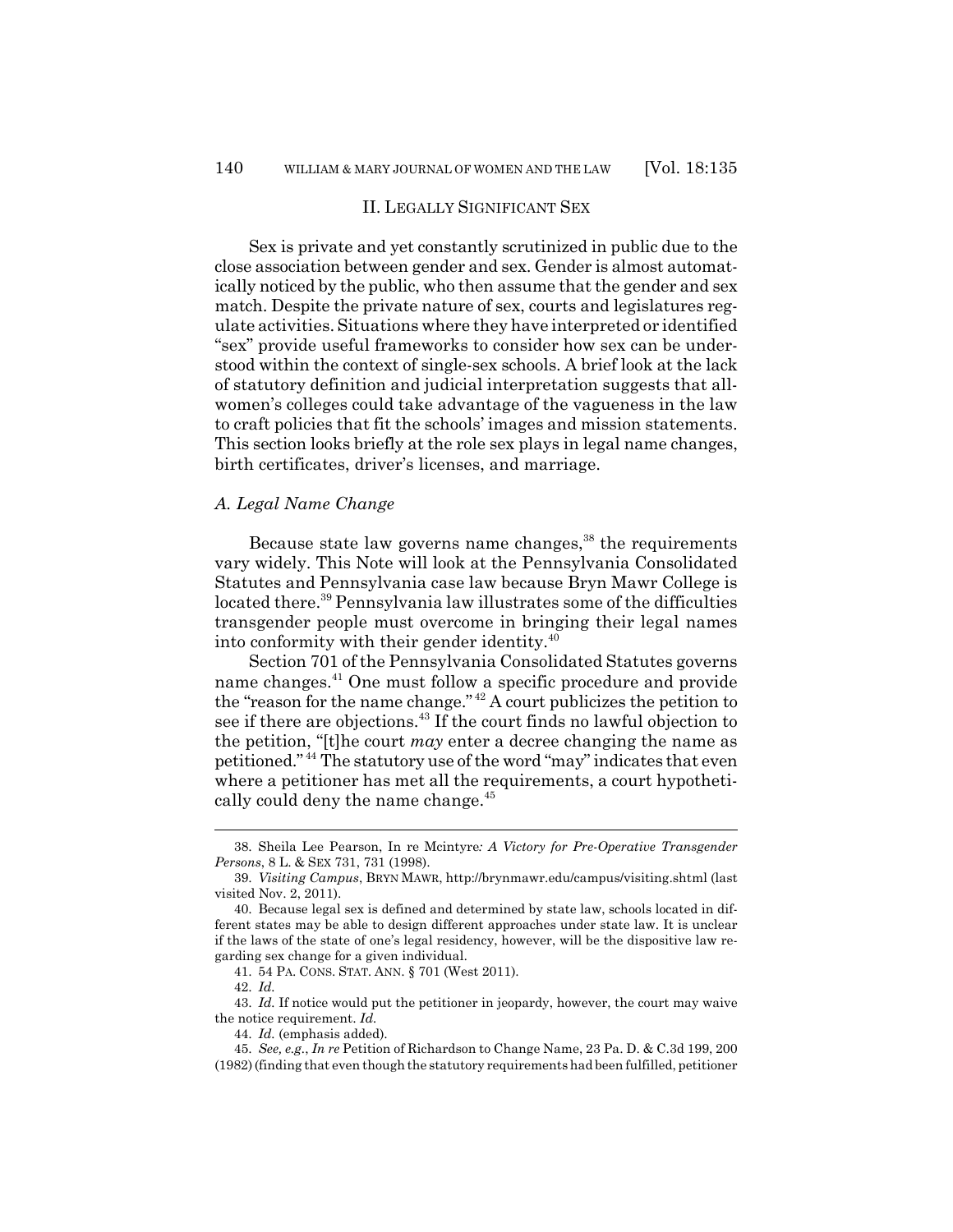Pennsylvania courts have found ways to avoid granting name changes to transgender people. In 1978, the court found in two separate cases that SRS was necessary to grant a transgender petitioner's name change.<sup>46</sup> In *Dickinson*, the court ruled that there would be no reason to prevent "an individual from assuming legally the sex he or she has already acquired surgically and to a medical certainty." <sup>47</sup> Dickinson had already successfully completed sex reassignment and surgically had the anatomical features of a female.<sup>48</sup> In *Dowdrick*, the court denied the name change even though petitioner was living and dressing as a woman, had taken hormone injections for two years, and was planning to eventually undergo SRS.<sup>49</sup> The court based its refusal on the fact that petitioner had not surgically *become* a woman.<sup>50</sup> Noting that name changes had been approved where SRS has already been completed, the court interpreted this to mean that SRS was required. $51$ 

Pennsylvania courts appeared less than enthusiastic to grant name changes based on sex change, and they used SRS as a threshold requirement to deny many petitions. In *Dowdrick*, the court found that a name change for petitioner "would not comport with good sense, common decency and fairness to all concerned, especially the public." <sup>52</sup> The court in *Richardson* picked up on that language, saying that in *Dowdrick*, "the individual's sex remained unchanged" because petitioner had not had SRS.<sup>53</sup> The court found that allowing a male to use a female's name was deceptive and that petitioner was asking the court "to lend the dignity of the court and the sanctity of the law to this freakish rechristening . . . and to do so legally is to pervert the judicial process, which is supposed to act in a rational manner."<sup>54</sup>

The Pennsylvania Supreme Court later held that SRS was not dispositive in determining whether to grant a name change.<sup>55</sup> The Court held that a petitioner only needed to comply with the statutory requirements to be given a name change.<sup>56</sup> "[B]ecause Appellant has

was still not entitled to a name change because petitioner was a male wishing to use a female name).

<sup>46.</sup> *In re* Dickinson, 4 Pa. D. & C.3d 678, 679–80 (1978); *In re* Dowdrick, 4 Pa. D. & C.3d 681, 684 (1978).

<sup>47.</sup> *Dickinson*, 4 Pa. D. & C.3d at 680.

<sup>48.</sup> *Id.* at 679.

<sup>49.</sup> *Dowdrick*, 4 Pa. D. & C.3d at 683–85.

<sup>50.</sup> *Id.* at 684.

<sup>51.</sup> *Id.* (citing *In re* Anonymous, 314 N.Y.S.2d 668, 669 (1970) and *In re* Anonymous, 293 N.Y.S.2d 834, 838 (1968)).

<sup>52.</sup> *Id.* at 685.

<sup>53.</sup> *In re* Petition of Richardson to Change Name, 23 Pa. D. & C.3d 199, 200 (1982).

<sup>54.</sup> *Id.* at 201.

<sup>55.</sup> *In re* McIntyre, 715 A.2d 400, 403 (Pa. 1998).

<sup>56.</sup> *Id.*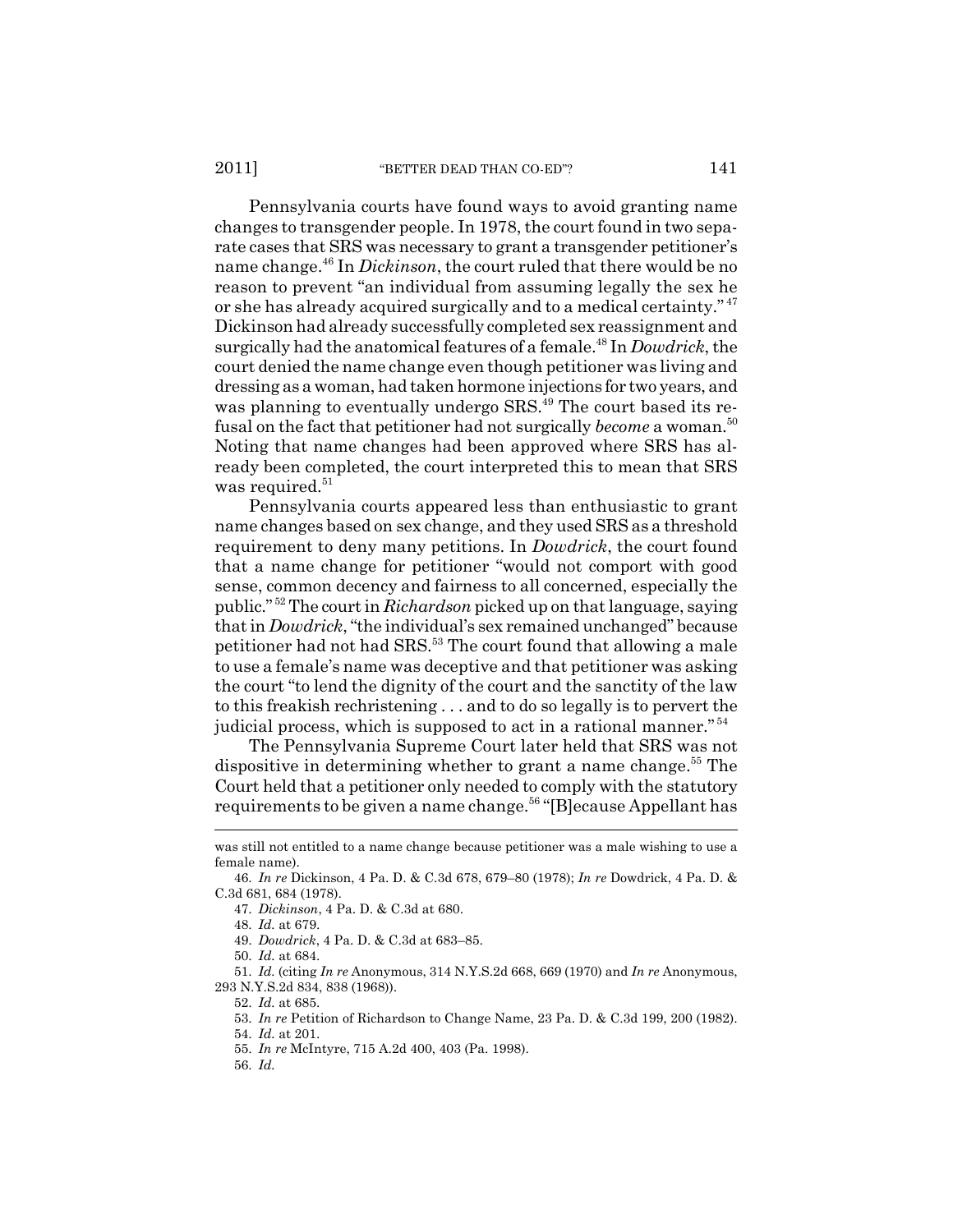satisfied the statutory requirements, the trial court abused its discretion in denying his name change petition." <sup>57</sup> The Pennsylvania Superior Court found that a transgender person's name change "must be evaluated on a case-by-case basis to determine whether allowance of the name change would comport with good sense and fairness to all concerned." <sup>58</sup> In conducting its analysis, the court made clear that "a name change does not depend upon the completion of any specific surgical process."<sup>59</sup> Rather than rely on SRS and physical change alone, a petitioner must "demonstrate that he or she is permanently committed to living as a member of the opposite sex."  $60$ 

If transgender people are interested in passing as members of the other gender, having a name that matches their gender is an important part of the process. The Pennsylvania courts' change in attitude may be partially due to society's growing acceptance of fluid sexual identity. Even so, the courts seem to have trouble separating gender from physical sex.

### *B. Birth Certificates*

Like legal name changes, amending sex on a birth certificate is governed by state law and thus is not uniform.<sup>61</sup> Some states believe birth certificates are records of historical facts at the time of a person's birth and will not allow changes to a birth certificate minus statutory language to the contrary.<sup>62</sup> Forty-eight states currently allow transgender people to amend their birth certificates to reflect what they believe to be their accurate sexes.<sup>63</sup> As of this writing, Idaho and Ohio are the only two states that do not permit sex amendments to birth certificates.<sup>64</sup>

Of the remaining states, most require SRS, a court order, or both.<sup>65</sup> Some states additionally require a legal name change.<sup>66</sup>

<sup>57.</sup> *Id.*

<sup>58.</sup> *In re* Harris, 707 A.2d 225, 227 (Pa. Super. Ct. 1997).

<sup>59.</sup> *Id.* at 228.

<sup>60.</sup> *Id.* at 227.

<sup>61.</sup> Cathy Perifimos, Note, *The Changing Faces of Women's Colleges: Striking a Balance Between Transgender Rights and Women's Colleges' Right to Exclude*, 15 CARDOZO J.L. & GENDER 141, 163 (2008).

<sup>62.</sup> Rebecca J. Moskow, Comment, *Broader Legal Implications of Transsexual Sex Determination Cases*, 71 U. CIN. L. REV. 1421, 1423 (2003).

<sup>63.</sup> *Sources of Authority to Amend Sex Designations on Birth Certificates*, LAMBDA LEGAL, http://www.lambdalegal.org/our-work/issues/rights-of-transgender-people/sources -of-authority-to-amend.html (last visited Nov. 2, 2011).

<sup>64.</sup> *Id.*

<sup>65.</sup> *Id.*

<sup>66.</sup> *Id.* States requiring name change include Alabama, Arkansas, Colorado, Georgia, Kentucky, Maryland, Massachusetts, Missouri, Nebraska, New Mexico, and Oregon. *Id.*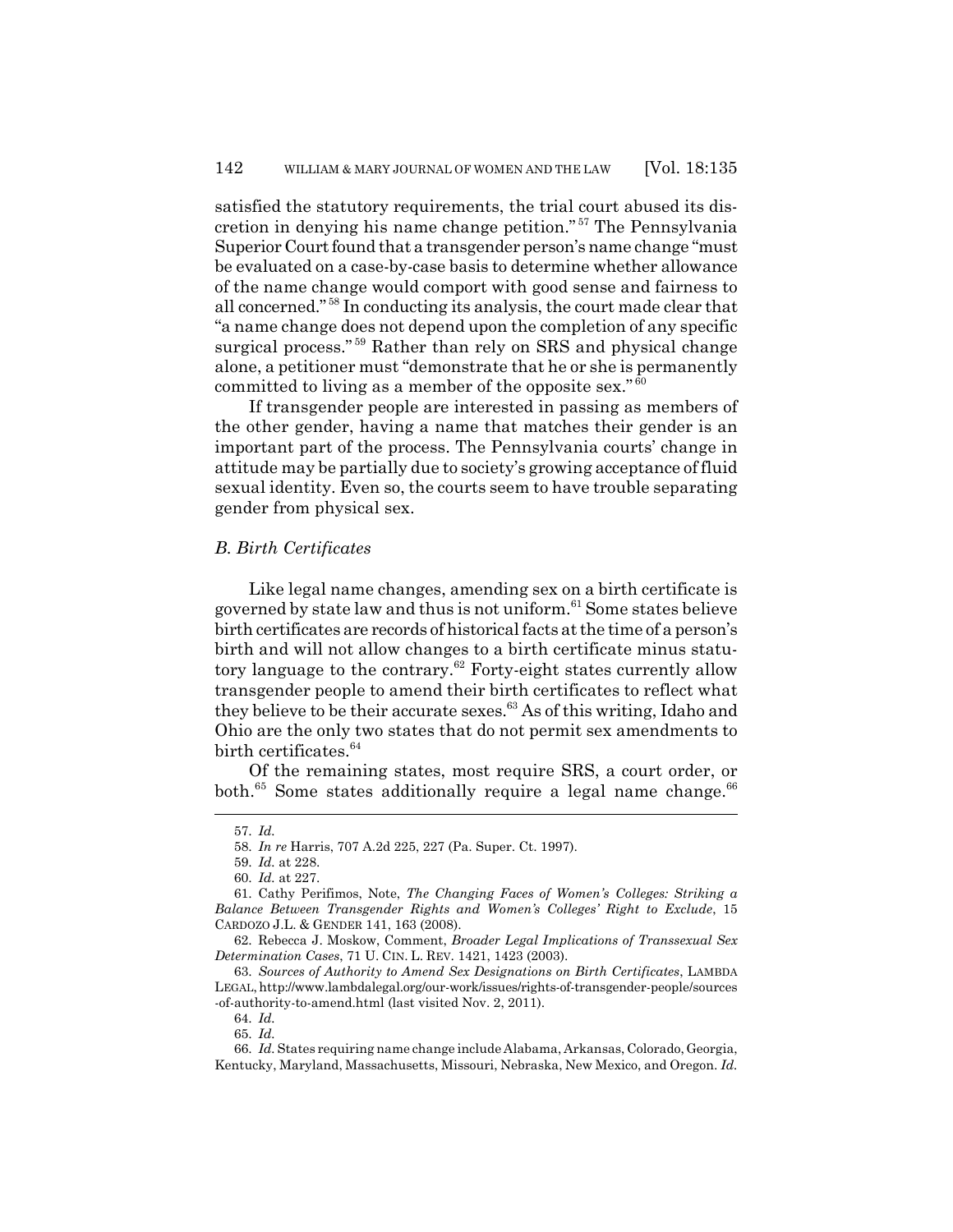Despite different procedures and wording, state laws equate legal recognition of sex with the physical manifestations of that sex. To be considered a man, though born female, states generally expect the person's sexual organs to match, as closely as possible, the organs of a naturally born male. States appear unconcerned with gender identity, choosing to focus on physiological indications that one has become male or female as defined by sexual organs. This is probably symptomatic of the historical tendency to equate sex with gender.

Reliance on genitalia and surgery to identify men and women is rooted in American history.<sup>67</sup> Thomas(ine) Hall was an English resident who had moved fluidly between presenting as a man and woman.<sup>68</sup> She wore dresses as a child before switching to boys' clothes and serving in the military.<sup>69</sup> After her time in the military, she changed back to women's clothing and began doing "women's work." <sup>70</sup> At twenty, Hall again resumed men's clothes and sailed to America, where she regularly switched between presenting as a man and a woman.<sup>71</sup> The court stepped in to resolve the colonists' questions by examining Hall's genitals and determining Hall's gender based on them.<sup>72</sup> The court decided Hall was intersexed, having both male and female genitals, and ordered her to wear men's and women's clothing at all times.<sup>73</sup> History supports a physical determination of both sex and gender. If in order to be male, one must have male genitalia, then an SRS requirement to create male parts seems to follow logically.

Although people are not frequently asked to show their birth certificate, one's sex on a birth certificate influences how one's sex is defined on other documents such as driver's licenses, discussed below, and names, discussed above. As a result, sex designation on birth certificates has far-reaching effects. In many cases, transgender people do not undergo SRS due to personal choice, finances, or medical reasons.<sup>74</sup> Under most state laws, they are unable to amend their birth certificates.<sup>75</sup> As with name changes and driver's licenses, these hurdles to changing vital documentation make it more difficult for transgender people to live so-called normal lives as the gender of their choice.

<sup>67.</sup> Womack, *supra* note 3, at 1368–69.

<sup>68.</sup> *Id.* at 1368.

<sup>69.</sup> *Id.*

<sup>70.</sup> *Id.* at 1368–69.

<sup>71.</sup> *Id.* at 1369.

<sup>72.</sup> *Id.*

<sup>73.</sup> Womack, *supra* note 3, at 1369.

<sup>74.</sup> Tobin, *supra* note 33, at 426.

<sup>75.</sup> *Sources of Authority to Amend Sex Designations on Birth Certificates*, *supra* note 63.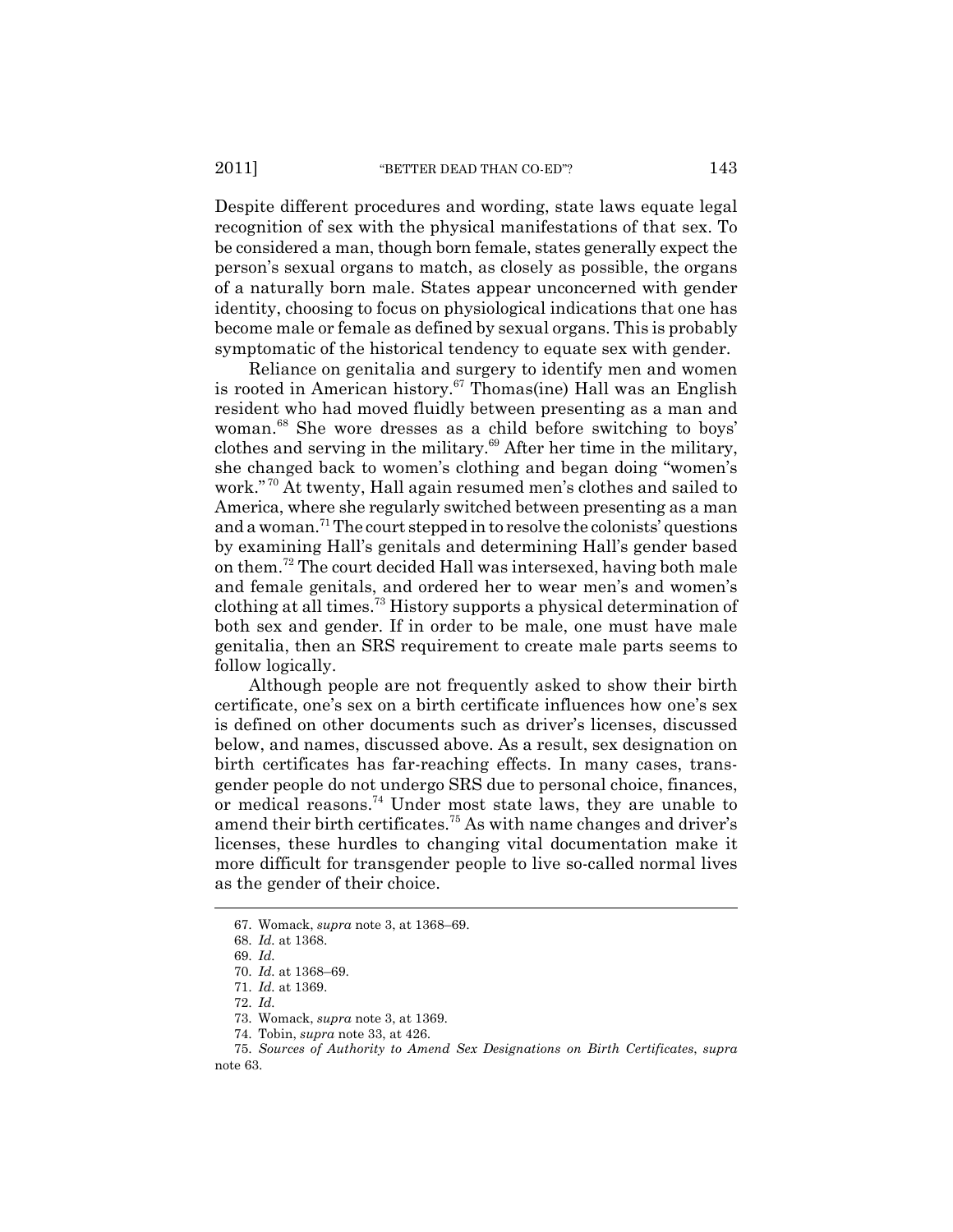#### *C. Driver's Licenses*

A driver's license is one of the most common forms of identification. Airports, bars, and some credit card transactions require them. They come complete with pictures and, in many states, the individual's sex. Some states use birth certificates to determine what sex should be included on a driver's license.<sup>76</sup> As with name changes and birth certificates, transgender people must follow specific steps which vary from state to state in order to change the sex on this primary form of identification.

As with birth certificates, states are more receptive to permitting those who have had SRS to change the sex on their driver's licenses.<sup>77</sup> Some require an amended birth certificate.<sup>78</sup> Interestingly, both Idaho and Ohio, which do not allow sex amendment on birth certificates,<sup>79</sup> permit sex changes to driver's licenses provided the applicant has undergone SRS.<sup>80</sup> Here again, states demonstrate that they put legal emphasis on physiology rather than on mindset. Although this is understandable in attempting to establish an objective, bright-line approach to sex designation, it creates a hardship for transgender people; they are often required to undergo invasive surgery if they want their documents to match their gender identity.

Some states do consider the mental element in addition to the physical aspect.<sup>81</sup> Even where the statutes seem to focus more on a person's commitment to being a certain gender, however, states still often require documentation from doctors or counselors indicating that the transgender person has been medically advised and that he or she is committed to living as that sex. $82$ 

78. *Driver's License Policies by State*, *supra* note 76.

80. *Driver's License Policies by State*, *supra* note 76.

82. *Id.*

<sup>76.</sup> *Driver's License Policies by State*, NAT'L. CTR. FOR TRANSGENDER EQUAL., http:// transequality.org/Resources/DL/DL\_policies.html (last visited Nov. 2, 2011).

<sup>77.</sup> Jessica Knouse, *Intersexuality and the Social Construction of Anatomical Sex*, 12 CARDOZO J.L. & GENDER 135, 141 (2005).

<sup>79.</sup> *Sources of Authority to Amend Sex Designations on Birth Certificates*, *supra* note 63.

<sup>81.</sup> *Id.* For example, Arizona does not require SRS, but does request doctor letters that a person is "irrevocably committed" to the gender change process. *Id.* It is unclear if that commitment would require hormone therapy or some form of physical treatment to qualify as irrevocably committed. Montana, on the other hand, makes no specific mention of doctors or surgery, requiring only "an amended birth certificate and a court order." *Id.* Yet the court order and birth certificate may themselves require doctor consultation and/or SRS, so this should not be interpreted as a particularly liberal or considerate policy. Pennsylvania, where Bryn Mawr is located, requires that an applicant fill out a form contending that the change would reflect his or her gender identity. *Id.* It must also be signed by a doctor. *Id.* This indicates that even where specific medical treatment is not required, states are more comfortable with permitting documentation changes when medical personnel have also been involved.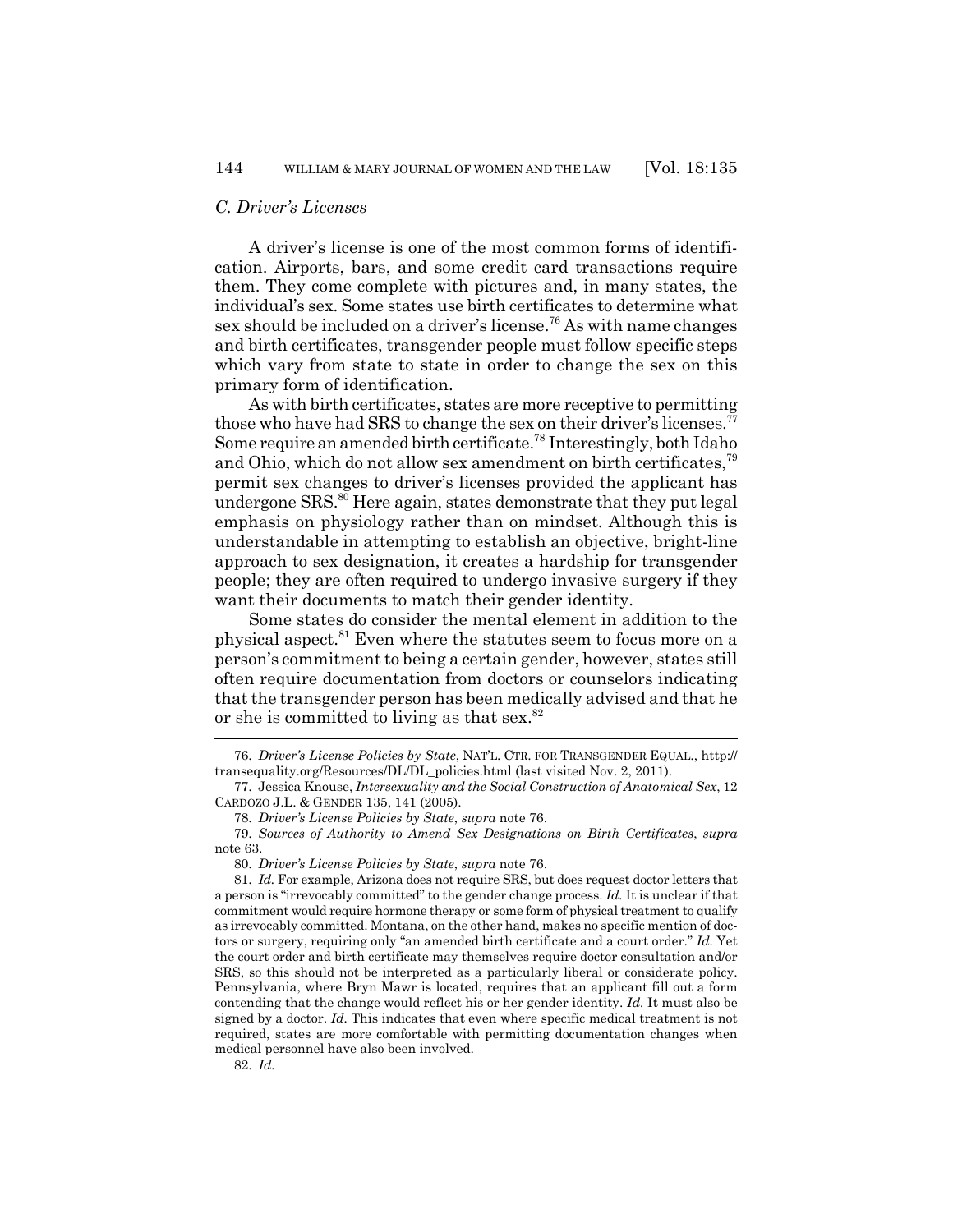#### *D. Marriage*

Another crucial area of concern for transgender people is marriage. Although the current, popular debate tends to focus on samesex marriage, transgender people face discrimination and prohibitions in marriage as well. While their struggles are premised on the same prejudice against same-sex unions, their difficulties are uniquely more complex. As with so much else, "[t]he prevailing view on marriage is premised on a binary conceptualization of the sexual characteristics of the two adults involved." <sup>83</sup> If marriage is generally limited to a union between a man and a woman, what happens when one's gender and sex are challenged?<sup>84</sup>

As with other areas of the law discussed above, most states are not willing to entertain any claims of legal sex change unless some form of physical or surgical steps have been taken.<sup>85</sup> This creates an array of ironic situations.<sup>86</sup> For example, A is born male but is an MTF. She wants to marry B, who is born a female and identifies and presents as such. Many states would permit this, especially if A's birth certificate still identifies her as a male. To the casual observer, however, it would appear that this is a same-sex marriage that many states and individuals oppose, and yet the state would grant a marriage license. Ironically, if C were born a female and is now an FTM, he might not be permitted to marry D, who is a female. Although this would look like a "traditional" binary marriage, the birth certificates would indicate that this was a same-sex marriage.

Further complicating the sex, gender, and marriage debate is the fact that marriage is controlled by state legislation and  $law.^{87}$  As a married couple travels from state to state, it is possible for their marital status to change. Take, for example, the case of Christie Lee

<sup>83.</sup> Parker Thoeni, *Equal Marriage Rights for Transgendered Individuals*, 3 AM. U. MODERN AM., Summer–Fall 2007, at 66, 66.

<sup>84.</sup> *See* Teresa A. Zakaria, Note, *By Any Other Name: Defining Male and Female in Marriage Statutes*, 3 AVE MARIA L. REV. 349, 349 (2005) ("[O]ur culture has reached a point where not only is the meaning of marriage hotly contested, but the very nature of the sexes as well. Indeed, the meaning of the terms 'man' and 'woman,' or 'male' and 'female,' is now susceptible to drastic alteration by the courts.").

<sup>85.</sup> *See supra* Parts II.A–C.

<sup>86.</sup> *See, e.g.*, Thoeni, *supra* note 83, at 69 (noting that "whether a change in sex is allowed or not, two individuals with the same sex characteristics may end up together in marriage if the government considers sex characteristics to be mutable and not locked at birth"); Phyllis Randolph Frye & Alyson Dodi Meiselman, *Same-Sex Marriages Have Existed Legally in the United States for a Long Time Now*, 64 ALB.L. REV. 1031, 1042–43 (2001) (describing the changing marital status of Mrs. Littleton based on the state in which she is located).

<sup>87.</sup> *Marriage Laws*, CORNELL U.L.SCH., http://topics.law.cornell.edu/wex/table\_marriage (last visited Nov. 2, 2011).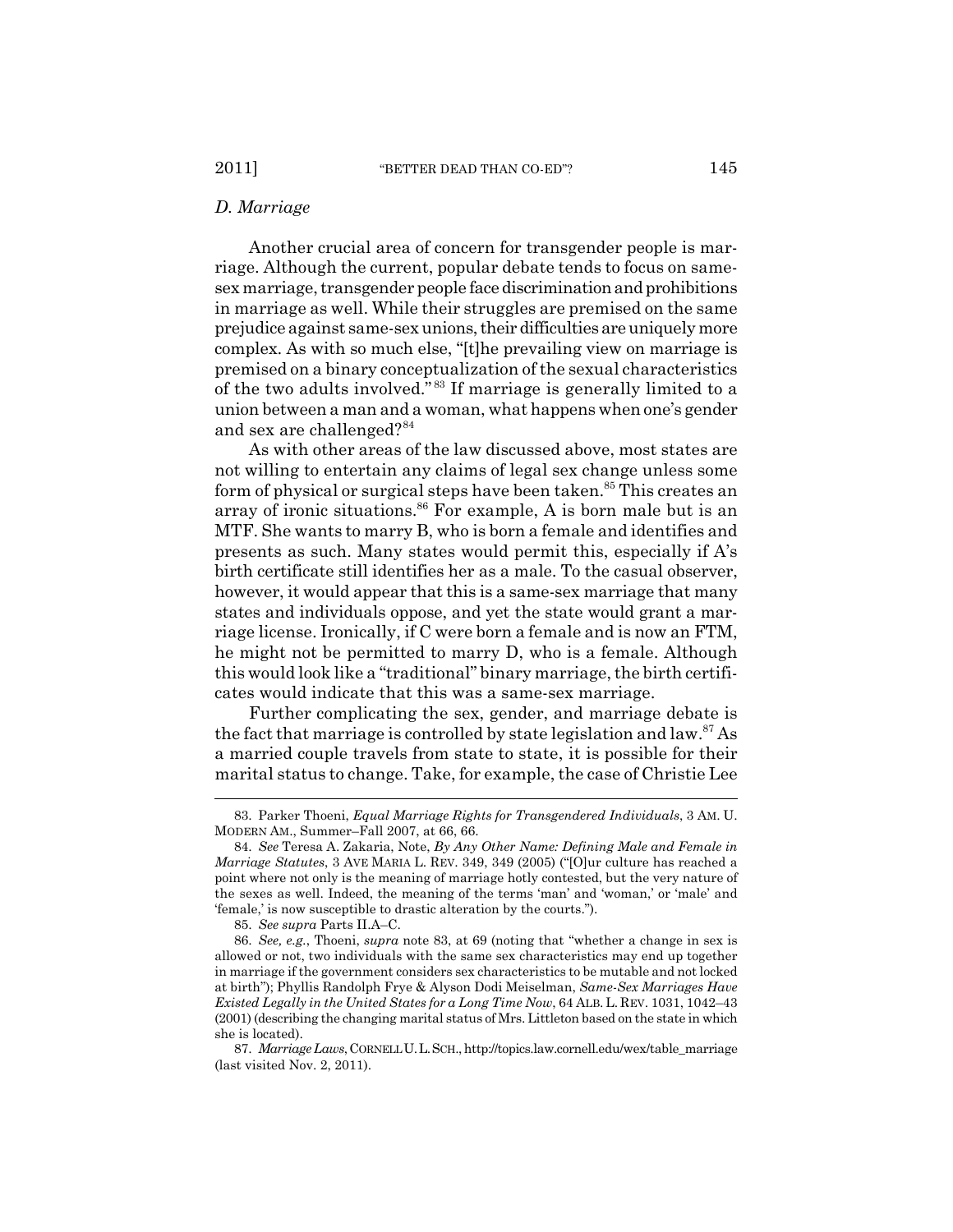Littleton and Jonathan Mark Littleton.<sup>88</sup> Christie was born a male but had SRS and became a woman, including the ability to have penile-vaginal intercourse.<sup>89</sup> In considering Christie's right to sue for benefits after Jonathan's death, however, the court held that their marriage was not valid because Christie, as a naturally born man, could not marry another male.<sup>90</sup> In her petition for certiorari, Christie pointed out that:

Taking this situation to its logical conclusion, Mrs. Littleton, while in San Antonio, Texas, is a male and has a void marriage; as she travels to Houston, Texas, and enters federal property, she is female and a widow; upon traveling to Kentucky she is female and a widow; but, upon entering Ohio, she is once again male and prohibited from marriage; entering Connecticut, she is again female and may marry; if her travel takes her north to Vermont, she is male and may marry a female; if instead she travels south to New Jersey, she may marry a male.<sup>91</sup>

Because many benefits are conferred through marriage, the variation among states is disconcerting and potentially disastrous for a nontraditional couple. In the Littleton case, Christie was prevented "from suing for the alleged medical malpractice that caused her husband's death." <sup>92</sup> That a court could find a marriage unlawful after the fact based on transgender issues seems unconscionable, but is obviously not unknown in American case law.<sup>93</sup>

93. *See* Mary Coombs, *Sexual Dis-Orientation: Transgendered People and Same-Sex Marriage*, 8 UCLA WOMEN'S L.J. 219, 251–57 (1998). This article considered several cases in which American courts considered transgender marriages. In *Anonymous v. Anonymous*, the court granted a marriage annulment on two grounds: 1) fraud because the husband was not aware of his wife's male parts and 2) that his wife was a man, and two men could not marry. *Id.* at 251 (citing 325 N.Y.S.2d 499, 499–501 (1971)). In *M.T. v. J.T.*, M.T. was a MTF and J.T. was a man who knew of M.T.'s transsexual nature and even helped pay for the SRS. *Id.* at 253 (citing 355 A.2d 204, 205 (N.J. Super. Ct. 1976)). Although the two had been married for over two years and had regular penile-vaginal intercourse, when M.T. filed for divorce, J.T. claimed that the marriage was void because M.T. was a man. *Id.* The court found that M.T. was in fact a woman because she had "fully transitioned," had "sex as a woman," and had not deceived her husband about her sex prior to the marriage. *Id.* In *Vecchione v. Vecchione*, "a FTM transsexual, underwent sex reassignment surgery nearly twenty years [prior]. He changed legal documents, to the extent possible, to reflect his current name and sex, but New York, where he was born, [did] not permit a change of sex on birth certificates." *Id.* at 254 (citing No. 95D003769 (Orange Co. filed Apr. 23, 1996)). The wife sought to have the marriage declared void based on the argument that

<sup>88.</sup> Frye & Meiselman, *supra* note 86, at 1032–33.

<sup>89.</sup> *Id.* at 1032.

<sup>90.</sup> *Id.*

<sup>91.</sup> *Id.* at 1042–43 (quoting Petition for Writ of Certiorari at 11, 12, Littleton v. Prange, 9 S.W.3d 223 (Tex. App. 1999) (No. 00-25)).

<sup>92.</sup> *Id.* at 1033.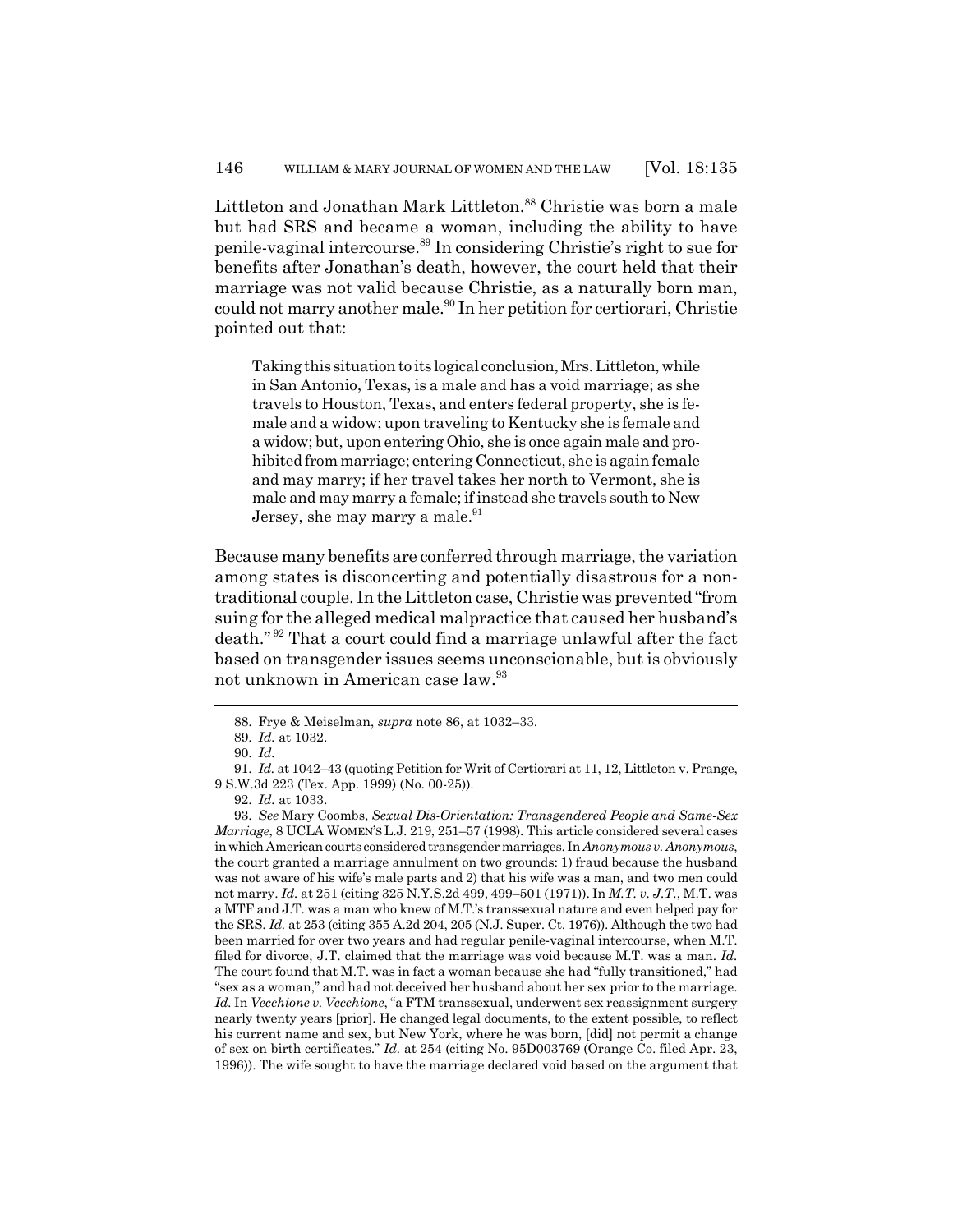Although some transgender people transition prior to marriage,  $94$ others do not realize that they want to transition until sometime during their marriage or long-term monogamous relationship, thereby facing additional legal and personal consequences.<sup>95</sup> For example, some women who marry men who later become women may not want to remain in a relationship with someone who identifies and presents as a female.<sup>96</sup> Others worry about job security and benefits based on the sex change.<sup>97</sup> Sex change and transgender identities are incredibly complex and personal decisions, but when other loved ones are added into the mix, they become even more convoluted. The laws of the various states further complicate this already hazy area of law.

#### *E. Sex, Law, and Education*

"Male," "female," "man," and "woman" have become increasingly difficult to interpret, despite being based on physiological characteristics that only allow for two options. Although the binary construct may have worked historically when roles were strictly defined, in today's society, "what you were born as" is not a sufficient legal definition. Transgender people are engaged in a struggle to have the same rights granted to stereotypical heterosexuals. That the battle starts so early, in some cases before they are even legally adults, adds further stress. This is especially true when it is time to choose a college.

The remainder of this Note will discuss the presence of transgender students at all-women's colleges, using Bryn Mawr as an example. Although each single-sex institution has a distinct personality and unique approach to education, an in-depth examination of one school will provide insight into the challenges faced by these schools as a category. Like many other colleges and universities, Bryn Mawr must determine how best to accommodate students who do not fit the historical definition of "man" and "woman." Bryn Mawr, like other all-women's colleges, must also reconcile its desire to be open and accepting with a mission statement that highlights the college's long and successful history as an all-women's school.<sup>98</sup>

both parties were female. *Id.* The request was denied, however, because "a California statute recognized the validity of one's post-operative sex by providing for a change of gender designation . . . following sex reassignment surgery." *Id.* at 256.

<sup>94.</sup> *Id.* at 244.

<sup>95.</sup> *Id.* at 243.

<sup>96.</sup> *Id.*

<sup>97.</sup> *Id.*

<sup>98.</sup> *Bryn Mawr College Mission Statement*, BRYN MAWR, http://www.brynmawr.edu /about/mission.shtml (last visited Nov. 2, 2011) (including language that its undergraduate programs are "for women").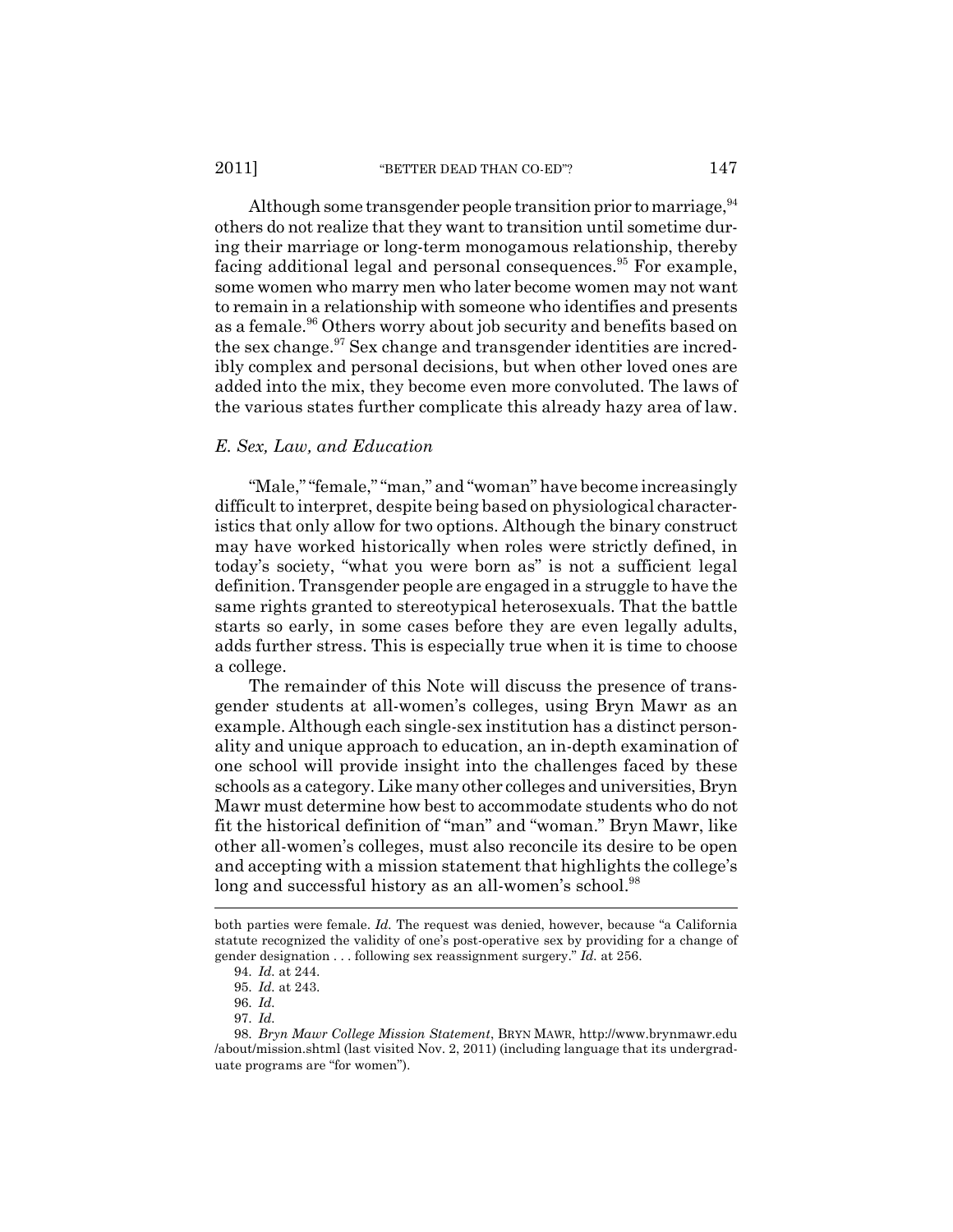#### III. BEING AN ALL-WOMEN'S COLLEGE

#### *A. Mission Statement and Purpose*

Bryn Mawr College is one of the Seven Sister Colleges.<sup>99</sup> Although some of these have become coeducational over the years, Bryn Mawr has remained an all-women's institution.<sup>100</sup> It advertises itself very clearly as a college for the development and growth of an independent and intellectual woman.<sup>101</sup> The Admissions home page makes its audience very clear: "A Bryn Mawr woman."<sup>102</sup> There is no reference to male students within the undergraduate community.

Bryn Mawr's purpose is unambiguous: "[t]he mission of Bryn Mawr College is to provide a rigorous education and to encourage the pursuit of knowledge as preparation for life and work. Bryn Mawr teaches and values critical, creative and independent habits of thought and expression in an undergraduate liberal arts curriculum for women."<sup>103</sup> This statement leaves no question that the college was designed as, and remains committed to being, a single-sex educational environment for undergraduate women. The mission statement indicates that the college is a co-educational environment for its limited graduate studies.<sup>104</sup> By clearly distinguishing between its single-sex and co-educational programs, Bryn Mawr emphasizes its dedication to single-sex education for undergraduates.

In addition to highlighting faculty, facilities, and academics, Bryn Mawr is proud of the environment it cultivates.<sup>105</sup> This atmosphere is critically shaped by the fact that it is an all-women's college and can count renowned alumnae in its ranks, further emphasizing the advantages of a single-sex environment.<sup>106</sup> In her inaugural address, Bryn Mawr's current President Jane McAuliff said that:

[T]his College has sought to offer the most rigorous education to those who were otherwise excluded from the best undergraduate colleges and the most challenging graduate programs. With each successive generation, the College has expanded this originating

<sup>99.</sup> *Seven Sisters*, ENCYCLOPEDIA BRITANNICA, http://www.britannica.com/EBchecked /topic/536520/Seven-Sisters (last visited Nov. 2, 2011).

<sup>100.</sup> *Bryn Mawr College Mission Statement*, *supra* note 98.

<sup>101.</sup> Interview with Anonymous Bryn Mawr Student 5 (2010) [hereinafter Interview with 5].

<sup>102.</sup> *Admissions and Financial Aid*, BRYN MAWR, http://brynmawr.edu/admissions (last visited Nov. 2, 2011).

<sup>103.</sup> *Bryn Mawr College Mission Statement*, *supra* note 98.

<sup>104.</sup> *Id.*

<sup>105.</sup> *See Admissions and Financial Aid*, *supra* note 102.

<sup>106.</sup> *Notable Graduates*, THE SISTERS, http://www.thesistercolleges.org/res/index.php (last visited Nov. 2, 2011).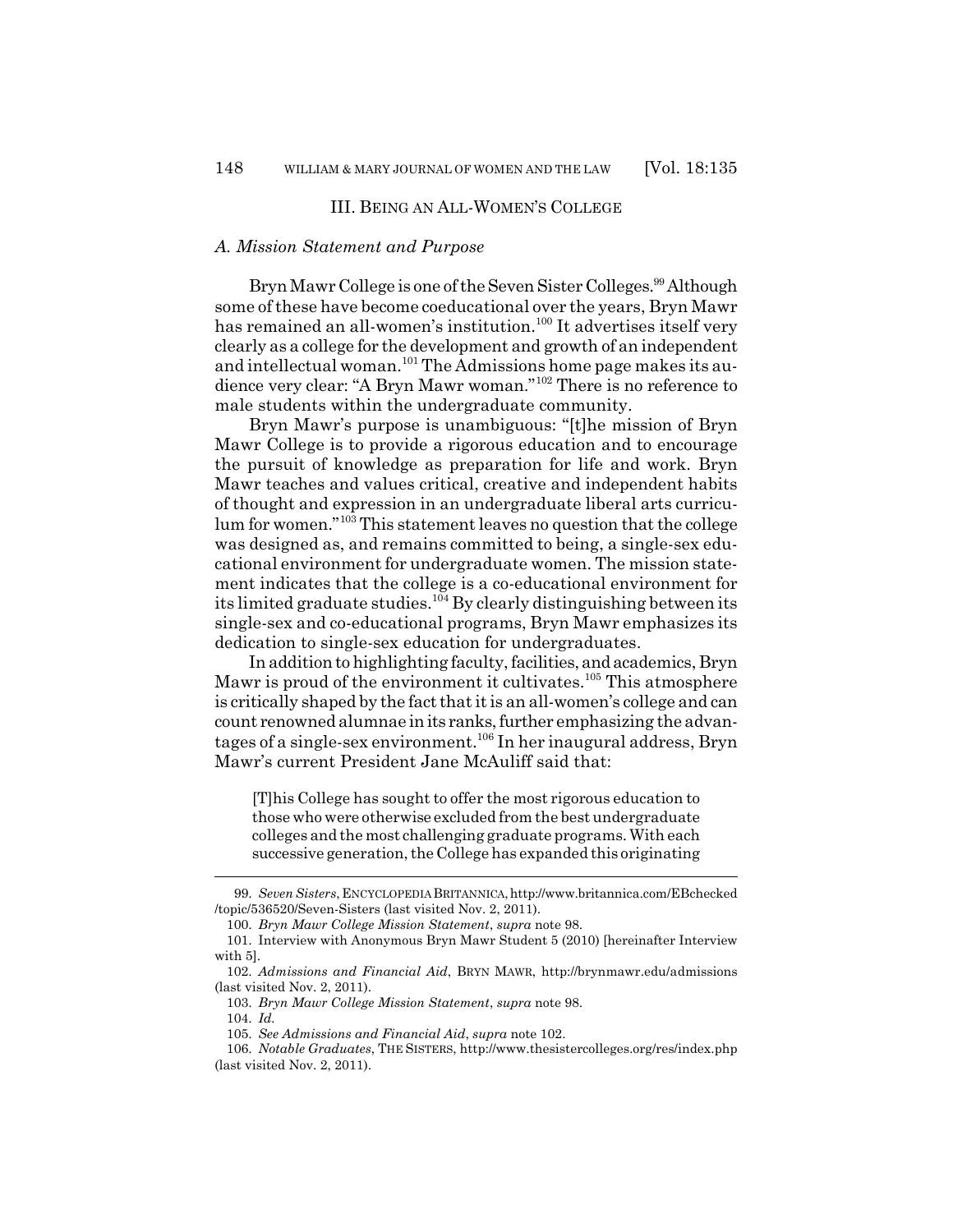mandate as it seeks to enroll the most qualified women from all parts of this country and throughout the world.<sup>107</sup>

Like other women's colleges, everything that Bryn Mawr has historically championed revolved around women's education and women's rights.<sup>108</sup> When founded, such emphasis was a liberal approach during a time when higher education was dominated by male students.<sup>109</sup> Bryn Mawr offered a rigorous academic program and refused to be limited by a system predominantly aimed at educating men. $^{110}$ Regardless of whether all-women's colleges are still more liberal than the average post-secondary institution, they are often perceived as being more accepting of nontraditional students.<sup>111</sup> The issues they face today are different than when founded, and some, such as transgender students, challenge the very foundation of the college.

In 2007, then-President Nancy Vickers asked a committee to consider "how Bryn Mawr College could become more inclusive regarding its transgender community members."<sup>112</sup> Students who are admitted to Bryn Mawr and subsequently choose to undergo medical options to become men are not asked to leave.<sup>113</sup> The trickier issue is the initial admission of women who are in the process of transitioning to men, have already made the transition, or identify as other than women. The Policies Committee on the Transgender Task Force proposed the following to explain Bryn Mawr's position on admissions:

Our admissions policy as a women's college is to admit female students only. If it is not clear that an applicant to the College is female, we would approach the situation on an individual basis to gain a better understanding of the student's circumstances. However, our policy to admit female students only would not change. $^{114}$ 

<sup>107.</sup> Jane McAuliffe, Inaugural Address as President of Bryn Mawr (Oct. 4, 2008), *quoted in A Brief History of Bryn Mawr College*, BRYN MAWR, http://www.brynmawr.edu /character/history.shtml (last visited Nov. 2, 2011).

<sup>108.</sup> *A Brief History of Bryn Mawr College*, *supra* note 107.

<sup>109.</sup> Patricia Albjerg Graham, *Expansion and Exclusion: A History of Women in American Higher Education*, 3 SIGNS 759, 764 (1978) (explaining that "[b]y 1880[,] women constituted 32 percent of the undergraduate student body," leaving women solidly in the minority amongst their undergraduate peers). Bryn Mawr was founded in 1885. *A Brief History of Bryn Mawr College*, *supra* note 107.

<sup>110.</sup> *A Brief History of Bryn Mawr College*, *supra* note 107.

<sup>111.</sup> Alissa Quart, *When Girls Will Be Boys*, N.Y. TIMES, Mar. 16, 2008, http://www .nytimes.com/2008/03/16/magazine/16students-t.html?pagewanted=6&ei=5087&em &en=fe370680a8332b10&ex=1205812800 (citing "their reputation as safe harbors for exploring [transgender] identities" as a reason why transgender students are attracted to all-women's colleges).

<sup>112.</sup> Transgender Task Force Recommendations (2007) (on file with author).

<sup>113.</sup> *See infra* Part III.D.

<sup>114.</sup> Transgender Task Force Recommendations, *supra* note 112.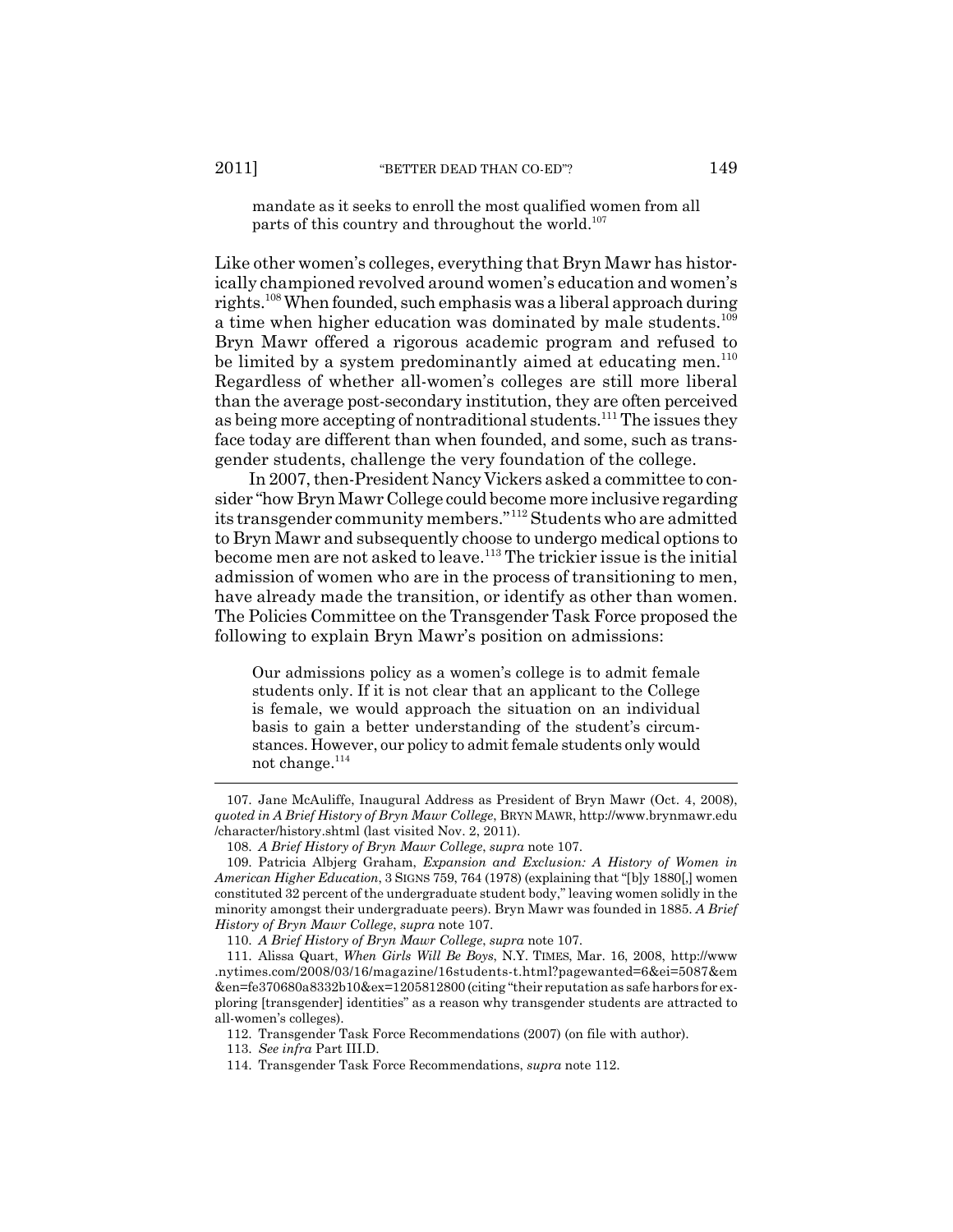This proposed policy language unequivocally reaffirms Bryn Mawr's dedication to remaining an all-women's college. It does not, however, provide any guidance on whether the college would admit someone who did not identify as female even if they were anatomically female. Nor does it make it clear if the determination of an individual's personal circumstances would turn on whether the student was legally recognized as a woman.

#### *B. Categorizing Students*

There are several categories of students, and of people, in the transgender context: (1) born female and identifying as female; (2) born male and identifying as male; (3) born male and identifying as female without having undergone physical or medical changes; (4) born female and identifying as male without having undergone physical or medical changes; (5) born male, identifying as female, and having started physical or medical procedures to alter sex; and (6) born female, identifying as male, and having started medical or physical procedures to alter sex. Clearly the first category would be admitted to Bryn Mawr. Equally obviously, the second category would not be admitted to Bryn Mawr. The fate of the remaining four categories is undecided.

Issues of timing may further affect a student's admission to Bryn Mawr. Although an enrolled female student who transitions during her time at Bryn Mawr would not be asked to leave, the same student might not have been admitted had the transition started before the admission offer. A person born female and identifying as a man who has not undergone any sort of physical or medical alterations might be admitted in spite of his gender identity. On the other hand, a student born male and identifying as a woman probably would not be admitted to Bryn Mawr. The most guidance that the school has given is that admission would be determined on a caseby-case basis.<sup>115</sup> As in other areas of the law, being born female is the only guarantee of being treated legally and socially as a woman.

For students who have already been admitted, a decision to transition from female to male presents its own unique difficulties. FTM students can be confronted with hostility from other students while in school.<sup>116</sup> Post-graduation, an FTM student could face discrimination and confusion. Bryn Mawr is a well-known, all-women's college, and anyone who receives an undergraduate degree from the institution is assumed to be female. For someone interested in passing

<sup>115.</sup> *Id.*

<sup>116.</sup> *See infra* Part III.C.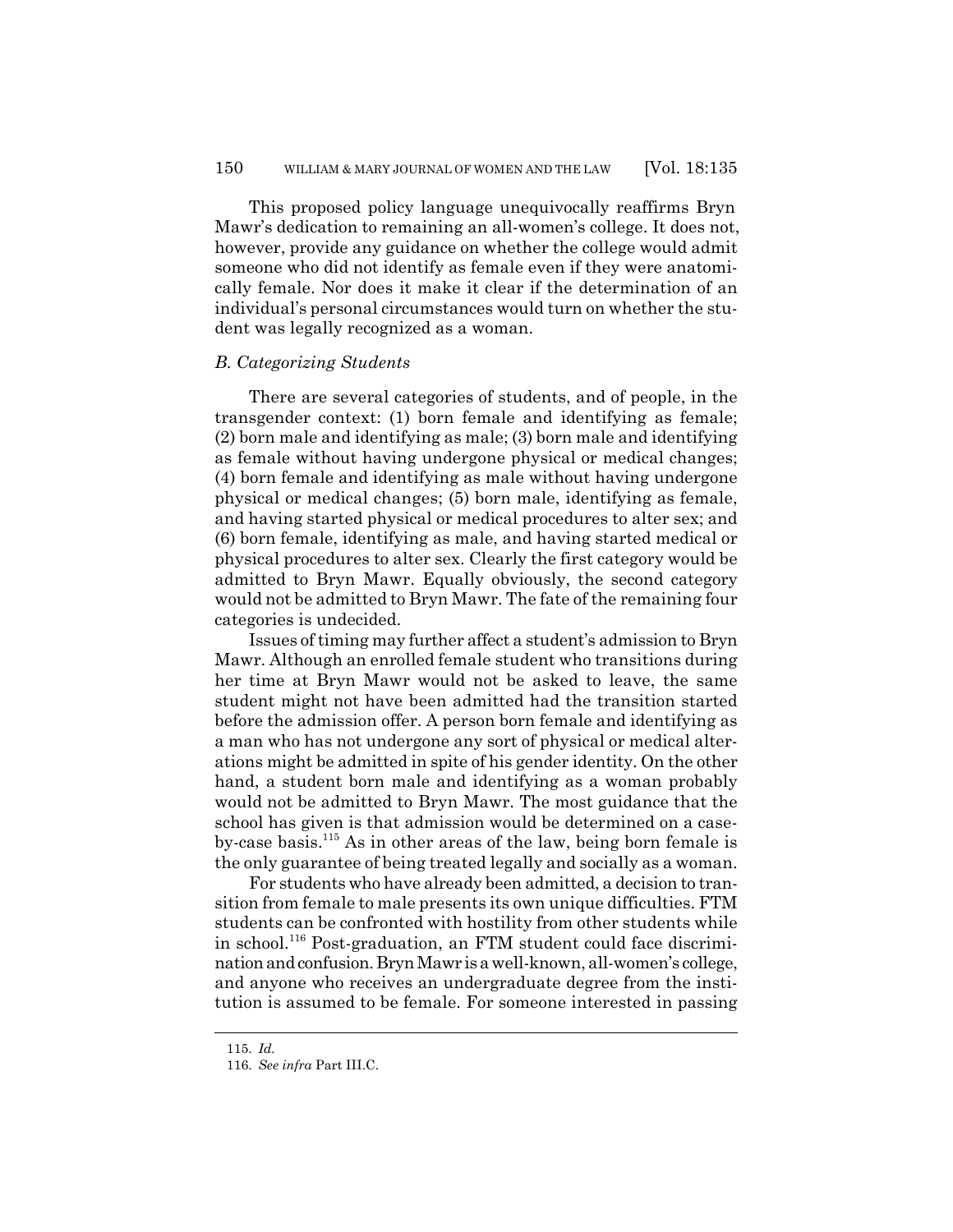as a man, without raising questions about his sex, this degree could essentially "out" him.

Bryn Mawr's proposed policy as described in Part II.A offers no concrete answers. It merely puts into words what its unofficial policy appears to be and what many states' policies toward sex change appear to be. Such a policy, though admirably open-minded, provides no guidance for prospective students. A clearer definition of "woman" would enable colleges to craft particularized policies that would clarify the situation for applicants.

#### *C. Social and Cultural Environment*

Bryn Mawr is a tightly knit community in the suburbs of Philadelphia.<sup>117</sup> The environment is fondly referred to as the "bubble" because many students rarely leave campus despite its proximity to a major city.<sup>118</sup> Academics, socializing, and jobs are predominantly confined to the campus.<sup>119</sup> As a result, Bryn Mawr has a distinct culture which, though it may adjust year to year to accommodate the personalities of its current students, has remained insular and relatively stable.

Advertised as an all-women's college,  $120$  most if not all incoming students assume that the campus will be composed solely of women students and any Haverford and Swarthmore students who wish to take classes at Bryn Mawr.<sup>121</sup> Some incoming students know that they want to attend an all-women's college to avoid the distractions present in co-educational institutions.<sup>122</sup> Others may not be as enthused about or committed to the prospect of attending a single-sex school. Anonymous Student 2 said that she had previously "never considered an all women's college, it was more or less out of the question."<sup>123</sup> Another wanted to attend a specific program, which happened to be offered at Bryn Mawr and, at the time, was not invested in the idea of an all-women's college.<sup>124</sup> One student, who loved the academic offerings, the location, and the campus, hesitated to enroll solely because the school was single-sex.<sup>125</sup>

<sup>117.</sup> Interview with 5, *supra* note 101.

<sup>118.</sup> Questionnaire Response of Anonymous Bryn Mawr Student 3 (2010) (on file with author) [hereinafter Response of 3] ("Bryn Mawr is intense, and it totally envelops you while you're there. The 'bubble' is totally true.").

<sup>119.</sup> Interview with 5, *supra* note 101.

<sup>120.</sup> *Bryn Mawr College Mission Statement*, *supra* note 98.

<sup>121.</sup> Interview with 5, *supra* note 101.

<sup>122.</sup> Questionnaire Response of Anonymous Bryn Mawr Student 1 (2010) (on file with author) [hereinafter Response of 1].

<sup>123.</sup> Questionnaire Response of Anonymous Bryn Mawr Student 2 (2010) (on file with author) [hereinafter Response of 2].

<sup>124.</sup> Response of 3, *supra* note 118.

<sup>125.</sup> Interview with 5, *supra* note 101.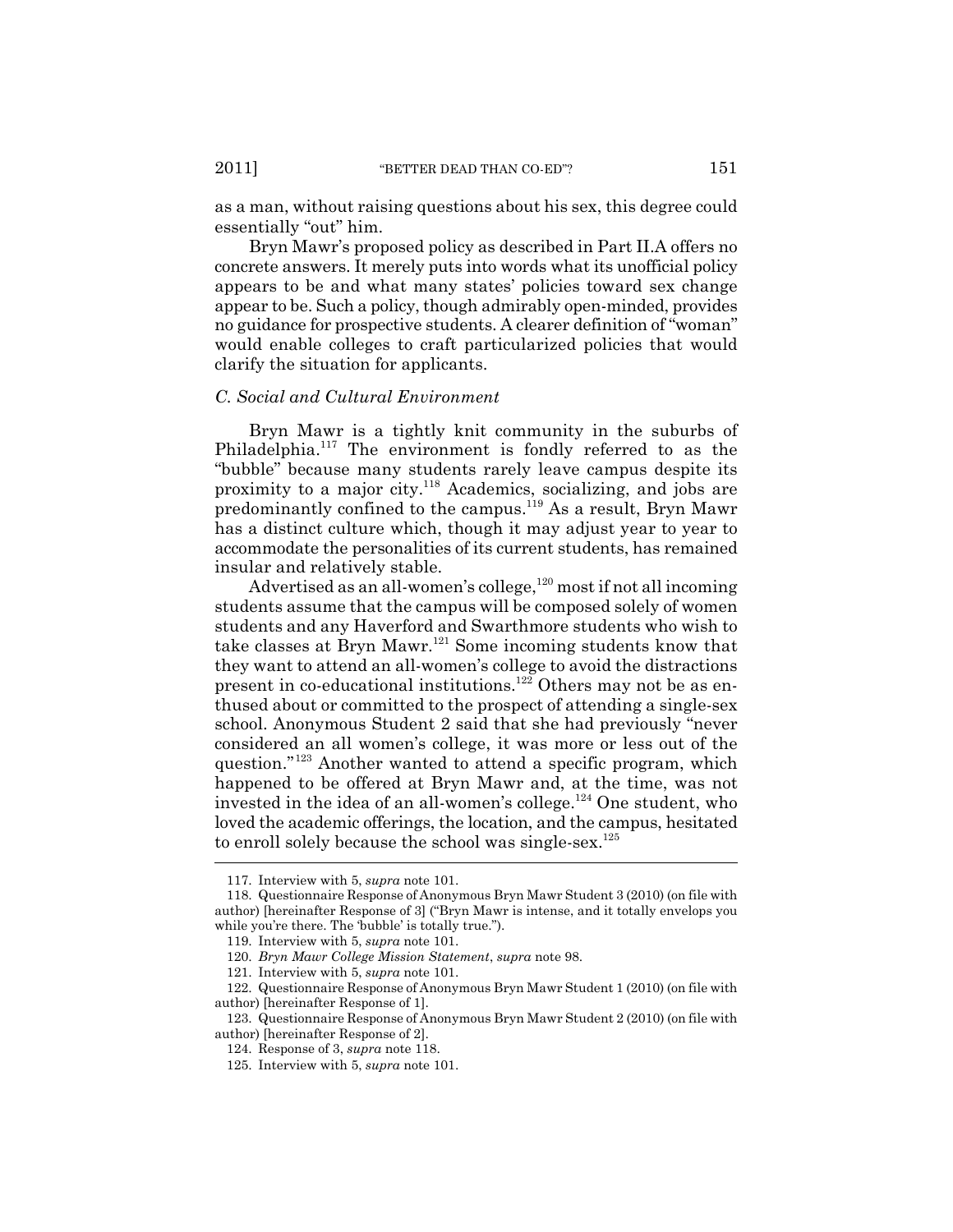Regardless of their initial views on Bryn Mawr as an all-women's college, most Bryn Mawr students firmly support the view that Bryn Mawr should remain an all-women's college.<sup>126</sup> Anonymous Student 3 claims that "Bryn Mawr would not be Bryn Mawr if it were co-ed. Not at all."<sup>127</sup> One alumna points out that "[s]o many of the legendary seven sister schools have gone co-ed."<sup>128</sup> Bryn Mawr students tend to be fiercely protective of its all-women's status.<sup>129</sup> An example is a well-known, albeit unofficial, t-shirt that read "Better Dead Than Co-Ed."<sup>130</sup> Although indicating that the wording was very strong and perhaps exaggerated, the students interviewed for this Note agreed with the sentiment. Student 1 interpreted it to mean that "if Bryn Mawr isn't going to be a single sex school, then it's better to have the school end with dignity and respect so that it will not compromise its mission."<sup>131</sup> Others were less sure that the slogan literally meant that the school should close down instead of yielding to pressure to permit men to matriculate.<sup>132</sup> The consensus, regardless, is that Bryn Mawr is an all-women's college and should remain so. Among Bryn Mawr students, as among state laws, what it means to be a woman remains contested.

The students interviewed for this Note were asked what it means to be an "all-women's college."<sup>133</sup> Although some said it suggests that the students have physically female characteristics at birth,<sup>134</sup> others clearly disapproved of defining it solely by physical traits.<sup>135</sup> Student 1 defined an all-women's college as "a community

133. Questionnaire for Bryn Mawr College Students (2010) (on file with author).

134. *See, e.g.*, Response of 2, *supra* note 123 (explaining what an "all-women's college" means to her, a Bryn Mawr student). Although the student's response states that she believes it refers to those who "are or were female in gender," it is unclear if she means to differentiate between physical characteristics versus identity, or if she is conflating sex and gender as used in this note. *Id.*

135. *See* Response of 1, *supra* note 122; Questionnaire Response of Anonymous Student 4 (2010) (on file with author) [hereinafter Response of 4]. Student 3 wrote that she saw the term "all-women's" as a description more than a definition, but that she saw "merit (in a way) of having it be strictly defined . . . [because m]any women choose to go to BMC and the sister schools because they are women's colleges, and that should be respected." Response of 3, *supra* note 118.

<sup>126.</sup> *See, e.g.*, Response of 1, *supra* note 122 (showing the preference of Bryn Mawr students for a single-sex school); Response of 2, *supra* note 123 (same); Response of 3, *supra* note 118 (same); Interview with 5, *supra* note 101 (same).

<sup>127.</sup> Response of 3, *supra* note 118.

<sup>128.</sup> Response of 1, *supra* note 122.

<sup>129.</sup> Interview with 5, *supra* note 101.

<sup>130.</sup> *Id.*

<sup>131.</sup> Response of 1, *supra* note 122 (internal quotation marks omitted).

<sup>132.</sup> *See, e.g.*, Response of 2, *supra* note 123 ("I think the slogan is a joke. Or at least I take it that way. I am very serious about my opposition to the institution ever being co-ed, but the 'better dead' portion of the saying comes off as a [sic] humorous to me."); Response of 3, *supra* note 118 (indicating that she doesn't "feel that strongly" about it, but does support the message).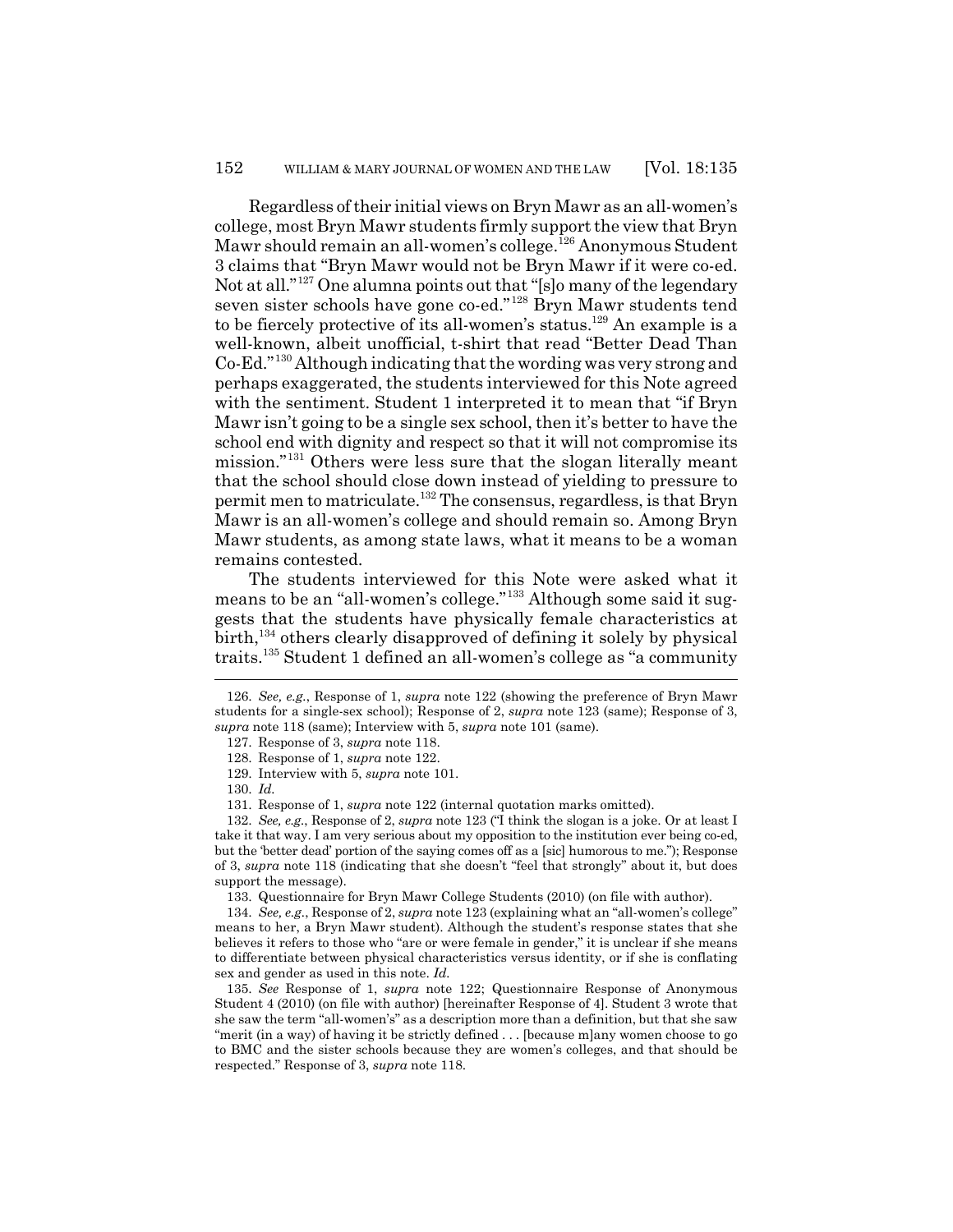of women focused on the betterment of women."<sup>136</sup> She went on to urge that "[t]he term all-women goes far beyond the strict distinction that all member[s] be born with and maintain a vaginal [sic] to participate."<sup>137</sup> Student 4 was even more specific in explaining what she meant by woman.<sup>138</sup> To her, "women" included both those who are physically female and identify as women and "those who are physically women but identify as male, or other."<sup>139</sup>

The students do not, for the most part, appear to have overt issues with nontraditional students at Bryn Mawr.<sup>140</sup> It would seem that, on paper at least, Bryn Mawr only admits naturally born female students, whether they remain so or not, and that all of the students on campus are women in some manner. In practice, however, Bryn Mawr has men on campus at almost any given moment.

#### *D. Men on Campus*

Male students are present every day on campus. They take classes with Bryn Mawr students, $^{141}$  eat in the dining halls, and occasionally live in the dorms.<sup>142</sup> Bryn Mawr is part of the Tri-College Consortium (TriCo), along with Haverford College and Swarthmore College.<sup>143</sup> Students may take courses at all three.<sup>144</sup> Most, if not all, Bryn Mawr students have at least one course with Haverford men during their undergraduate years.<sup>145</sup> It is arguable that the presence of men on campus and in the dorms undercuts Bryn Mawr's claim to be an all-women's college. If that is the case, it may strengthen transgender students' argument that they should be allowed to attend

143. *Planning Your Coursework at Bryn Mawr*, 2 (Fall 2010), http://www.brynmawr .edu/enteringstudents/documents/GuidebookforWebsite15jun10.pdf.

<sup>136.</sup> Response of 1, *supra* note 122.

<sup>137.</sup> *Id.*

<sup>138.</sup> Response of 4, *supra* note 135.

<sup>139.</sup> *Id.*

<sup>140.</sup> The students interviewed for this Note were all born female and identified as women, and so it is not surprising that they were not particularly bothered by the definition, or lack thereof, of "woman." In stark contrast, transgender students who would be particularly affected by the lack of a definition may have a strong interest in seeing the issue resolved.

<sup>141.</sup> *TriCollege Course Guide*, http://www.trico.haverford.edu/cgi-bin/courseguide/cgi -bin/search.cgi (last visited on Nov. 2, 2011).

<sup>142.</sup> Kathy Boccella, *Lone Male Student Adjusts at Bryn Mawr College*, REPORTER (Feb. 8, 2009), http://www.thereporteronline.com/articles/2009/02/08/life/doc498ef1dcba 7f1639484119.txt.

<sup>144.</sup> *Id.* at 5.

<sup>145.</sup> *See, e.g.*, Response of 1, *supra* note 122 (indicating what percentage of the student's classes have contained male students); Response of 2, *supra* note 123 (same); Response of 3, *supra* note 118 (same); Response of 4, *supra* note 135 (same); Interview with 5, *supra* note 101 (same).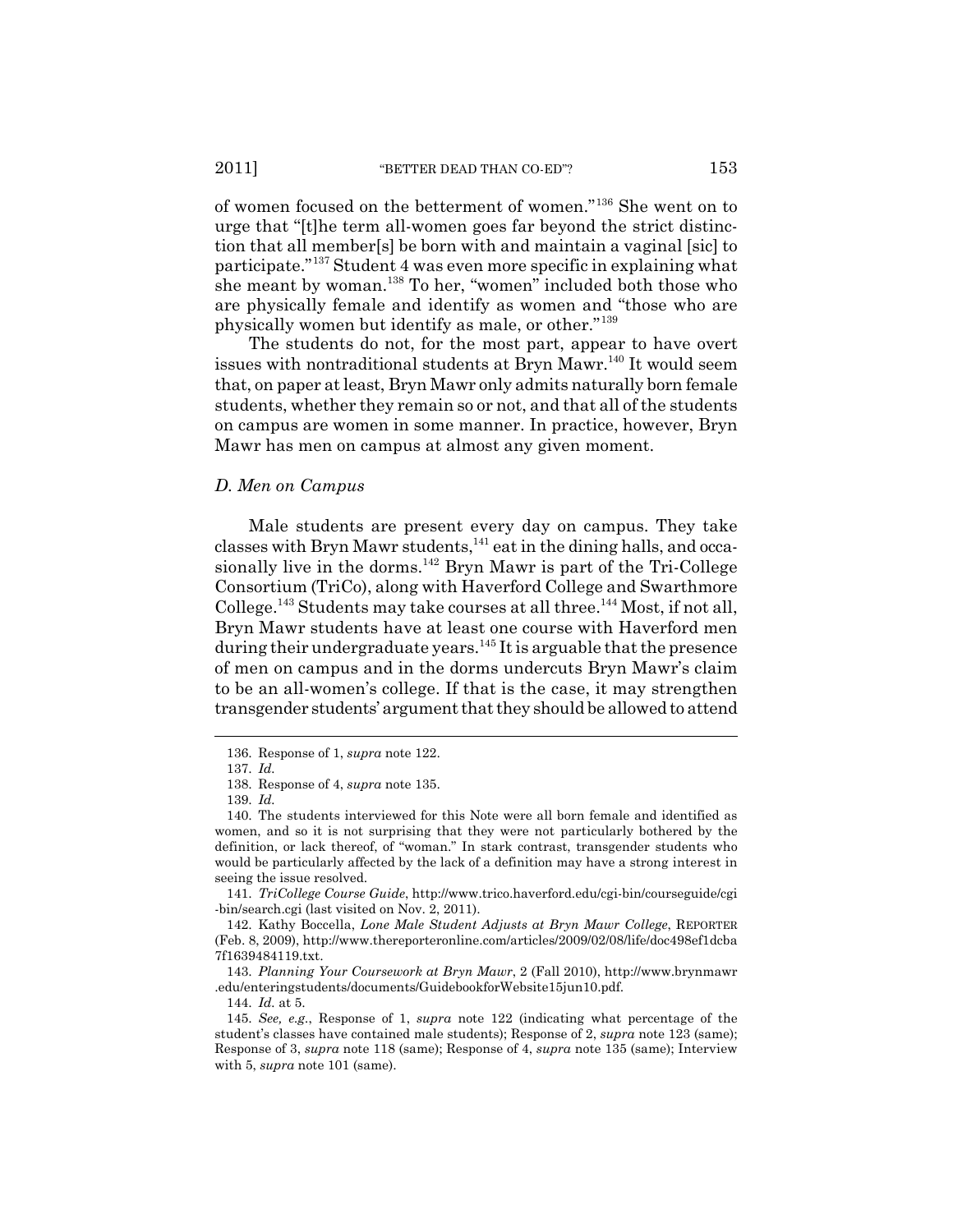an all-women's college, despite not being naturally born women who identify as women.

Bryn Mawr and Haverford have a reciprocal program that enables students to live on the other college's campus so long as there are equal numbers from each wishing to do so. $^{146}$  James Merriam, a Haverford male student, began living in one of Bryn Mawr's dorms.<sup>147</sup> The rest of the residents in the dorm were women.<sup>148</sup> He used one of the bathrooms designated as co-ed.<sup>149</sup> He took classes on both campuses.<sup>150</sup> In short, he behaved like a Bryn Mawr student he just happened to be a male identifying as a man. Although this situation is the exception rather than the rule, it questions Bryn Mawr's all-women status. Here, then, was a man participating in the social and residential culture of a college that advertises and highlights the qualities and benefits of having an all-women's residential and academic experience. Although having a diverse environment is promoted, the special appeal is its single-sex focus.

This does not suggest that Bryn Mawr students are averse to men as a concept or hate the idea of sharing space with men. Bryn Mawr has a relatively liberal overnight visitor policy that enables students to have friends, male or female, spend the night.<sup>151</sup> The Residential Life administration explains that although the dorms "are not available to accommodate spouses, partners, family members, children or other dependents" of students, overnight guests are permitted for up to three nights, assuming any roommates consent to the visit.<sup>152</sup> Some students remember that Bryn Mawr students' boyfriends were around so often that they felt that men might as well have been living in the hall.<sup>153</sup> Assuming the guests were respectful, students were generally not bothered by this.<sup>154</sup> It did, however, necessitate a discussion on practical issues regarding bathrooms.

Recognizing that it would not be unusual for a man to be in any of the dorms, each dorm has at least one restroom that men can use.<sup>155</sup>

<sup>146.</sup> *Frequently Asked Questions*, BRYN MAWR, http://www.brynmawr.edu/residentiallife /roomdraw/faq.shtml (last visited Nov. 2, 2011).

<sup>147.</sup> Boccella, *supra* note 142.

<sup>148.</sup> *Id.*

<sup>149.</sup> *Id.* At the beginning of the academic year, each floor in every dorm meets and votes on the status of the bathrooms: women only, co-ed, or flip-sign. It is also tradition to ensure that at least one bathroom in each dorm is accessible to men. *Honor Code*, BRYN MAWR COLL. HONOR CODE, http://honorcode.blogs.brynmawr.edu/code/ (last visited Nov. 2, 2011).

<sup>150.</sup> Boccella, *supra* note 142.

<sup>151.</sup> Interview with 5, *supra* note 101.

<sup>152.</sup> *Residential Life Policies*, BRYN MAWR, http://www.brynmawr.edu/residentiallife /policies/#guests (last visited Nov. 2, 2011).

<sup>153.</sup> Response of 1, *supra* note 122, Response of 2, *supra* note 123.

<sup>154.</sup> Response of 2, *supra* note 123.

<sup>155.</sup> Interview with 5, *supra* note 101.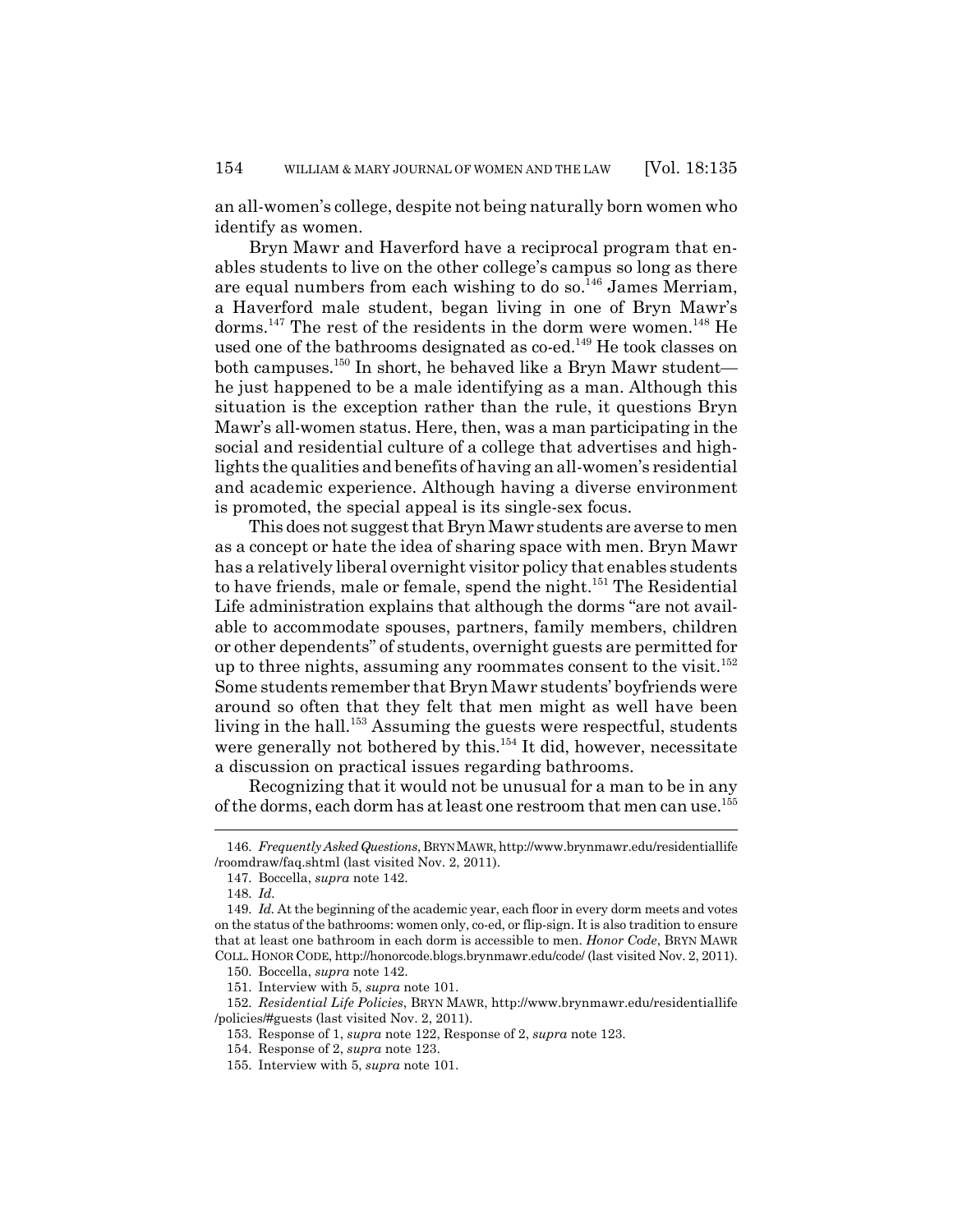There are three types of bathrooms: women only, co-ed, and flip sign.<sup>156</sup> Acknowledging that women would not want to unknowingly encounter a man shaving at the sink when she is walking into the bathroom in only a towel, these designations give men access to bathrooms without shocking the female students at seven in the morning. When using a co-ed bathroom, one is consistently on notice that a man could be present. With flip sign, the man flips the sign upon entering the bathroom to indicate that a man is there and changes it back when he leaves.<sup>157</sup> Whether a transgender student should be restricted to co-ed bathrooms or be required to flip the sign is less clear.

Bryn Mawr has had, and may still have, transgender students in attendance. Alex was admitted and began school as a woman.<sup>158</sup> During his freshman year, however, he realized that he did not identify as a woman.<sup>159</sup> He began using masculine pronouns and taking hormone treatments in his senior year.<sup>160</sup> Alex recalls that some students were "uncomfortable with the idea of a boy living on their halls."<sup>161</sup> While he clearly and publicly identified as a man during his time at the school, he believed that he should be allowed to remain at Bryn Mawr.<sup>162</sup> He received his diploma from Bryn Mawr.<sup>163</sup> Postgraduation, he says he wants to live normally, by which he means not being required to explain his gender.<sup>164</sup> To do so, however, he has to come to terms with his Bryn Mawr degree. Bryn Mawr's strong reputation as a women's college brands any of its undergraduate degree holders as a woman in no uncertain terms. As Alex feels the need to distance himself from Bryn Mawr to enable him to pass as a man, Bryn Mawr simultaneously enforces its own status as a women's college by distancing itself from nontraditional graduates who might undermine its all-women image.<sup>165</sup>

Alex's story suggests that while it is fine to have nontraditional women in attendance, it is best not to talk about the situation. If true, this is unfortunate. Most Bryn Mawr alumnae are proud of their alma mater and vice versa. On the one hand, it is a shame that either

<sup>156.</sup> *Id.*

<sup>157.</sup> *Id.* Residents vote on the restroom issue at the first hall meeting of the year. Majority rules, so long as at least one bathroom in the dorm is available to men.

<sup>158.</sup> Anna White-Nockleby, *Gender and Identity at a Women's College*, NPR PUBLIC RADIO INTERN EDITION (2009), *available at* http://www.prx.org/pieces/42546-gender -identity-at-a-women-s-college1.

<sup>159.</sup> *Id.*

<sup>160.</sup> *Id.*

<sup>161.</sup> *Id.* This even included signs posted on doors "reminding" people that Bryn Mawr was a women's college. *Id.*

<sup>162.</sup> *Id.*

<sup>163.</sup> *Id.*

<sup>164.</sup> White-Nockleby, *supra* note 158.

<sup>165.</sup> *Id.*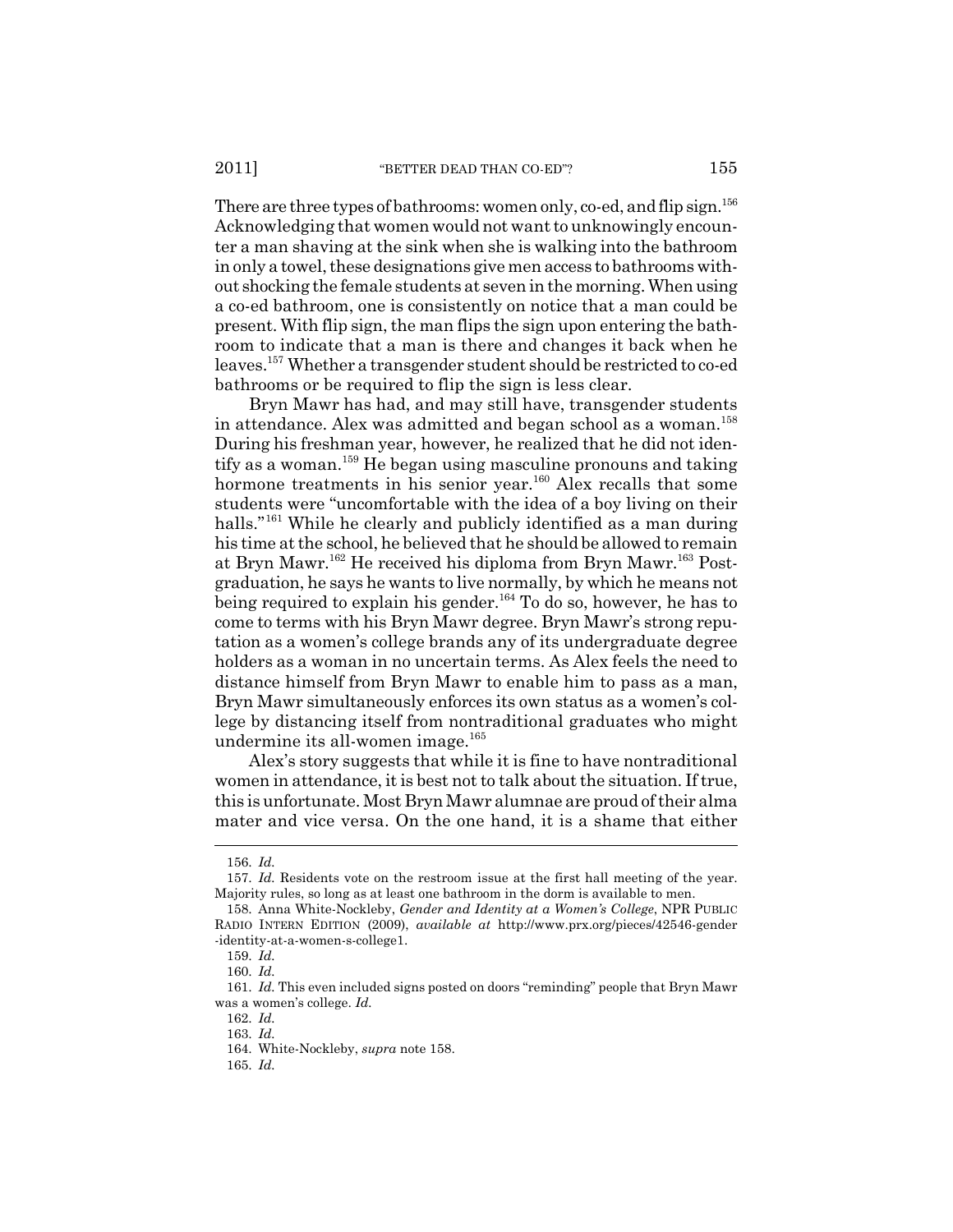should have to declaim the other because of categorical divides. At the same time, choosing an all-women's college does suggest that a student has an investment and interest in a women's environment. Until it becomes clear, however, what is meant by man, woman, and all-women's college, this appears to be the unavoidable result for those wishing to maintain their reputations: one of being a certain gender and the other as an all-women's college.

#### IV. DEFINING SEX FOR AN ALL-WOMEN'S COLLEGE

Many colleges and universities across the nation are beginning to formulate accommodations and policies about transgender students and those who do not conform to gender expectations.<sup>166</sup> Single-sex colleges are faced with a unique challenge: how and when to admit someone in transition. Everyone assumes that students admitted to Bryn Mawr are women. Although many would probably interpret a "Bryn Mawr woman" to be a naturally born female, no one actually seems to know whether a "Bryn Mawr woman" could be more inclusive. One of the deans of Bryn Mawr explained the admission policy by saying that "[a]t the point of admission, we are, you know, assuming that everybody that applies and that we admit is a woman, identifies as a woman."<sup>167</sup> She then acknowledges that college is a time when one's identity may change.<sup>168</sup>

As seen in Part I, sex and gender are legally significant in many situations. For the most part, though, interpreting "man," "woman," and "sex" has been left to the discretion of the states, resulting in disparate treatment across the nation.<sup>169</sup> Although such an approach provides no clear guidance, it does have the benefit of giving an institution, like Bryn Mawr, more flexibility in interpreting "woman" and "all-women's college."

Understanding "all-women" to mean limited admission to those who are born biologically female would give single-sex schools a bright-line test. Unfortunately, it could have detrimental effects on both the reputations of all-women's colleges and their actual environments. A strict "woman means naturally born female" standard would be too harsh and would result in loss to the single-sex education communities.

<sup>166.</sup> Brett-Genny Janiczek Beemyn, *Ways that U.S. Colleges and Universities Meet the Day-to-Day Needs of Transgender Students*, TRANSGENDER L. & POL'Y INST., http://www .transgenderlaw.org/college/guidelines.htm (last visited Nov. 2, 2011).

<sup>167.</sup> White-Nockleby, *supra* note 158 (quoting Karen Tidmarsh).

<sup>168.</sup> *Id.*

<sup>169.</sup> That the issue belongs to the states is not shocking because many sensitive and personal issues, including marriage, are left in the hands of the states.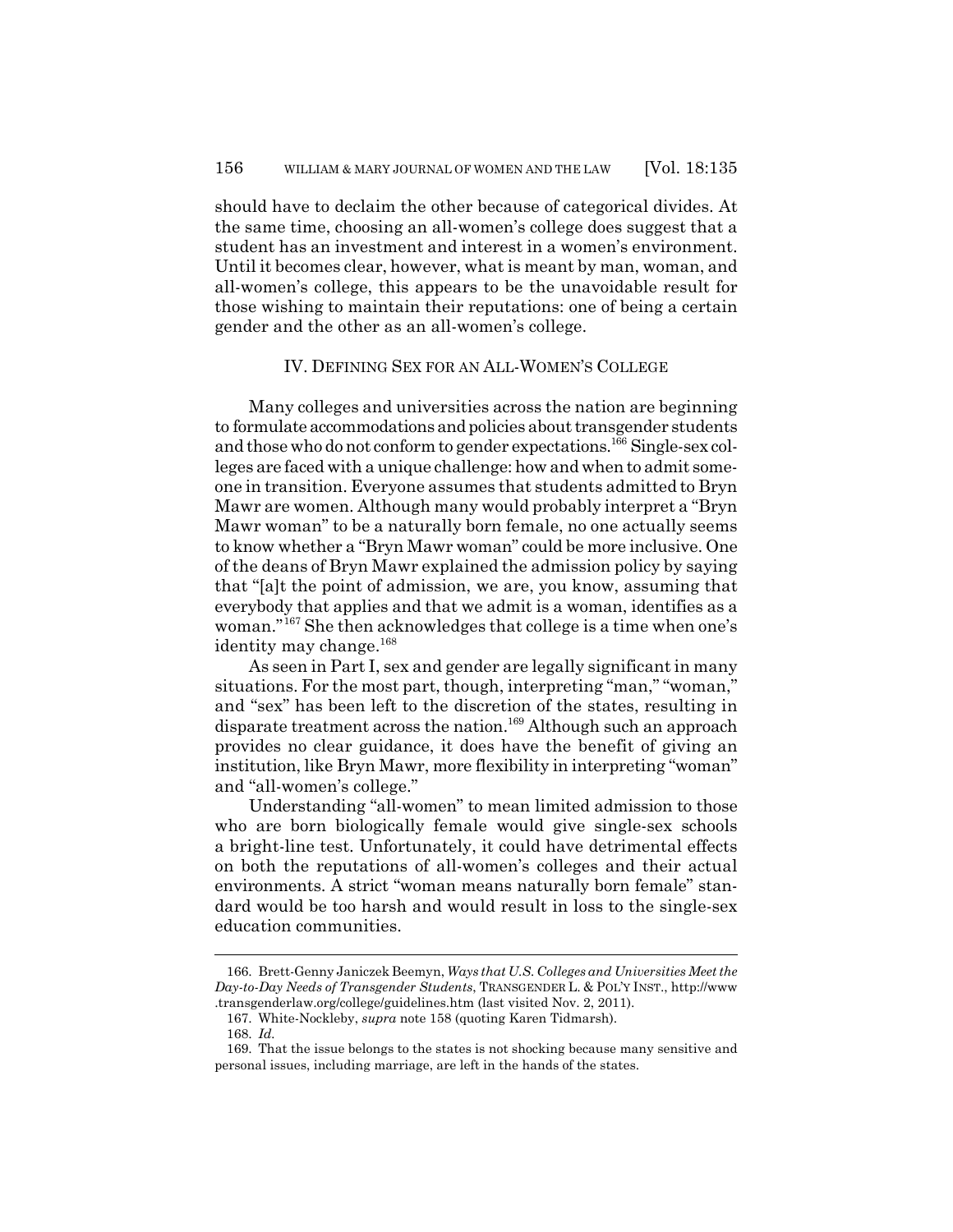On the other hand, defining "all-women" to encompass both naturally born women and men who have taken medical steps to "irrevocably" live as women will generate further questions. For example, how does one show a commitment to live irrevocably as a woman? Does it require SRS, or will hormone therapy suffice?<sup>170</sup> If students, like Alex, are naturally born women but no longer identify as women, are their places at all-women's colleges assured? In advertising itself as an all-women's college, does the school create an obligation to provide a campus composed of very strictly defined women? Should alumnae who no longer present as women dissociate themselves from the college, both for their own sake and to uphold Bryn Mawr's reputation as an all-women's college? $171$ 

Bryn Mawr and other single-sex educational institutions should interpret the "all-women's college" description broadly as opposed to narrowly. This is not to suggest that women's colleges should in any way consider becoming co-educational institutions. This would be a loss to women students, the academic community,<sup>172</sup> and the national community.<sup>173</sup> A college devoted to the education and excellence of women can still attain its goals and maintain its level of excellence with looser interpretations of "woman" and "all-women."

At the same time, colleges must consider students who have matriculated with the expectation of attending an all-women's college composed of students who were born female, identify as women, and present as such. These students could conceivably, and perhaps understandingly, be discombobulated by the presence of non-stereotypical women. Being made aware in advance that the college is home to nontraditional women students would certainly ensure that no student

<sup>170.</sup> Again, although one's chromosomes could be interpreted as committing one to living as a certain sex forever, the irrevocability standard is based on a conscious desire to live as a certain gender. In requiring medical and physical actions to transfer from one sex to another, however, states appear to conflate gender and sex. One can be committed to living as one gender while being completely uninterested or unwilling to take medical steps to change one's sex. This is further evidence that states accept stereotypes that sex is indivisibly tied to gender.

<sup>171.</sup> *See, e.g.*, White-Nockleby, *supra* note 158 (discussing Alex's experience as a transgendered alumnus of Bryn Mawr College). Alex discusses his concerns when going to job fairs. *Id.* He feels the need to claim to be a Haverford College graduate as opposed to a Bryn Mawr one. This cuts against both Bryn Mawr and its alumnae, as people interested in passing as men would be "outed" by Bryn Mawr being their alma mater. At the same time, men with Bryn Mawr degrees can undercut Bryn Mawr's claim to being an allwomen's college and may affect future admissions.

<sup>172.</sup> There have been many impressive academic alumnae, such as the current President of Harvard University. *Drew Gilpin Faust '68 to Lead Harvard*, BRYN MAWR NOW (Feb. 11, 2007), http://www.brynmawr.edu/news/2007-02-11/faust.shtml.

<sup>173.</sup> Not every alum stays in the political or academic world, but rather makes her presence known in other areas, such as Katharine Hepburn, who attended Bryn Mawr. *Biography for Katharine Hepburn*, IMDB, http://www.imdb.com/name/nm0000031/bio (last visited Nov. 2, 2011).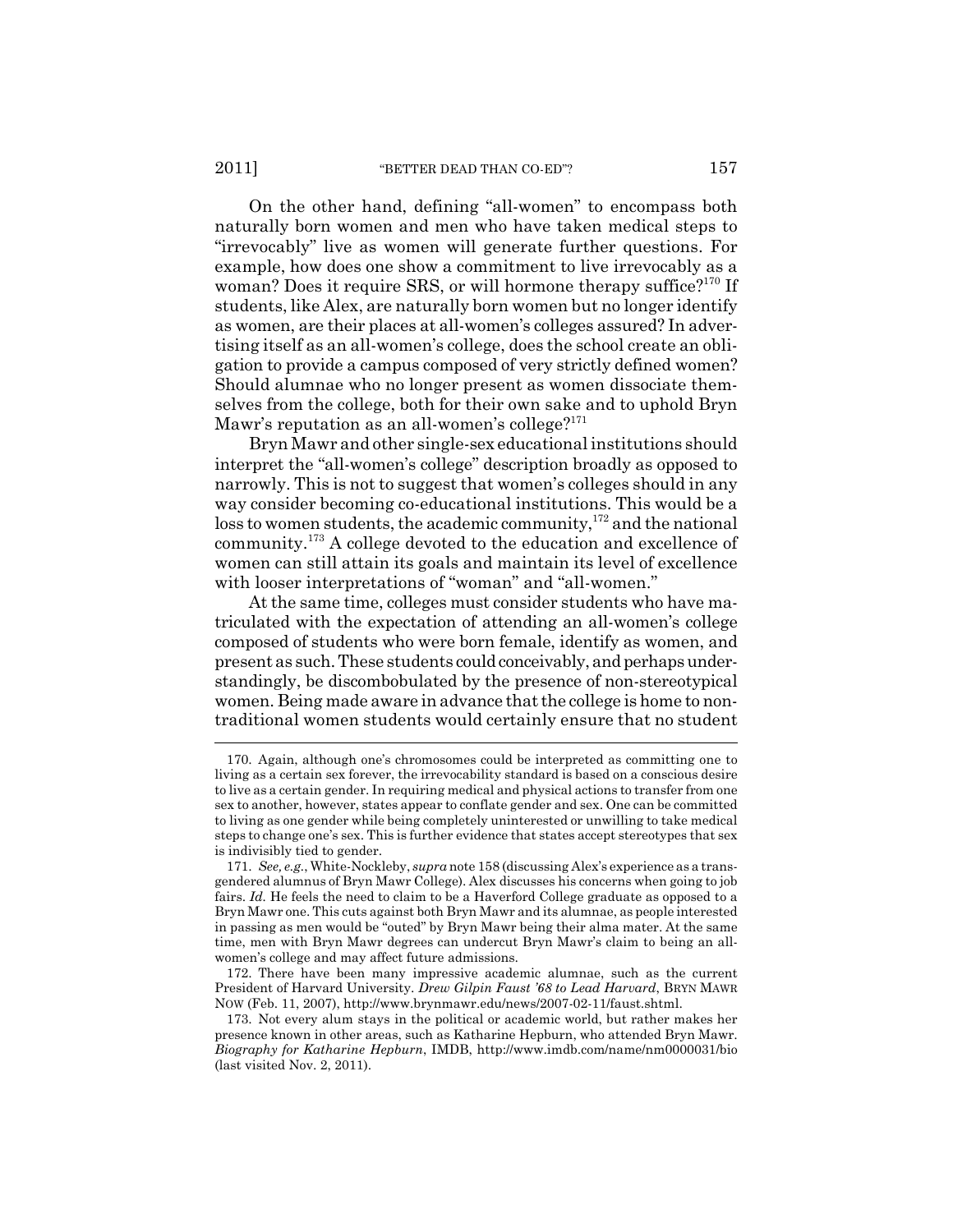arrives unprepared. Although this would create a college campus that might not be considered strictly all-women, it would still provide an environment that caters to women students.<sup>174</sup>

On a practical level, if Bryn Mawr and other all-women's colleges were to officially adopt a looser interpretation of "woman" and "all-women," they would then need to address issues co-educational universities are facing. Can an MTF share a dorm room with a traditional woman student? Does she use a male or female bathroom? Bryn Mawr has an easier task in that precedent exists for male students and female students living on the same floor and sharing the same bathroom.

Bryn Mawr is arguably a co-educational campus, with men in classes, in the campus center, and in the dorms as visitors or residents.<sup>175</sup> It is highly likely that there is at least one man on Bryn Mawr grounds at any given moment. Regardless, Bryn Mawr is geared toward creating alumnae, not alumni. The school was founded to "offer<sup>[]</sup> women a more ambitious academic program."<sup>176</sup> It has advertised itself as a women's school.<sup>177</sup> Its students have embraced the view that they are a single-sex school, a women's college.<sup>178</sup> Many support the motivating sentiment behind the motto "better dead than co-ed."<sup>179</sup> Bryn Mawr and its sister colleges' missions are admirable, and the colleges live up to their promises. They are academically rigorous and provide safe environments where students can develop into intellectual and independent women.<sup>180</sup> The presence of nontraditional women students can strengthen these colleges and provide a diversity that will benefit their students.<sup>181</sup>

<sup>174.</sup> By admitting only naturally born female students or those who identify as women, all-women colleges can maintain their focus on women.

<sup>175.</sup> *See, e.g.*, Boccella, *supra* note 142 (explaining that James Merriam, a male, is a student at Bryn Mawr); *College as Community*, BRYN MAWR, http://www.brynmawr.edu /catalog/2010-11/about/college\_as\_community.html (last visited Nov. 2, 2011) (referring to the close relationship and shared facilities of Bryn Mawr and Haverford, a co-ed college). 176. *A Brief History of Bryn Mawr College*, *supra* note 107.

<sup>177.</sup> *Admissions and Financial Aid*, *supra* note 102.

<sup>178.</sup> *See, e.g.*, *About Us*, BRYN MAWR, http://about.blogs.brynmawr.edu (last visited Nov. 2, 2011) (quoting a Bryn Mawr student who believes that the environment is enhanced by being populated by intelligent women).

<sup>179.</sup> *See supra* Part III.C.

<sup>180.</sup> *See Bryn Mawr College Mission Statement*, *supra* note 98 (indicating that the "[c]ollege . . . provide[s] a rigorous education . . . as preparation for life and work").

<sup>181.</sup> Bryn Mawr is obviously not the only all-women's college in existence in America today. A unique institution, it still shares similar advantages and disadvantages with other all-women schools. Each college has its own character, and as such each must approach their interactions with transgender students and prospectives in a way that best suits its mission statement, personality, and reputation. Although some colleges may have a more liberal and accepting reputation, such as Bryn Mawr, others may pride themselves on conservative values and discipline. Thus their approaches to transgender people may be incredibly different.